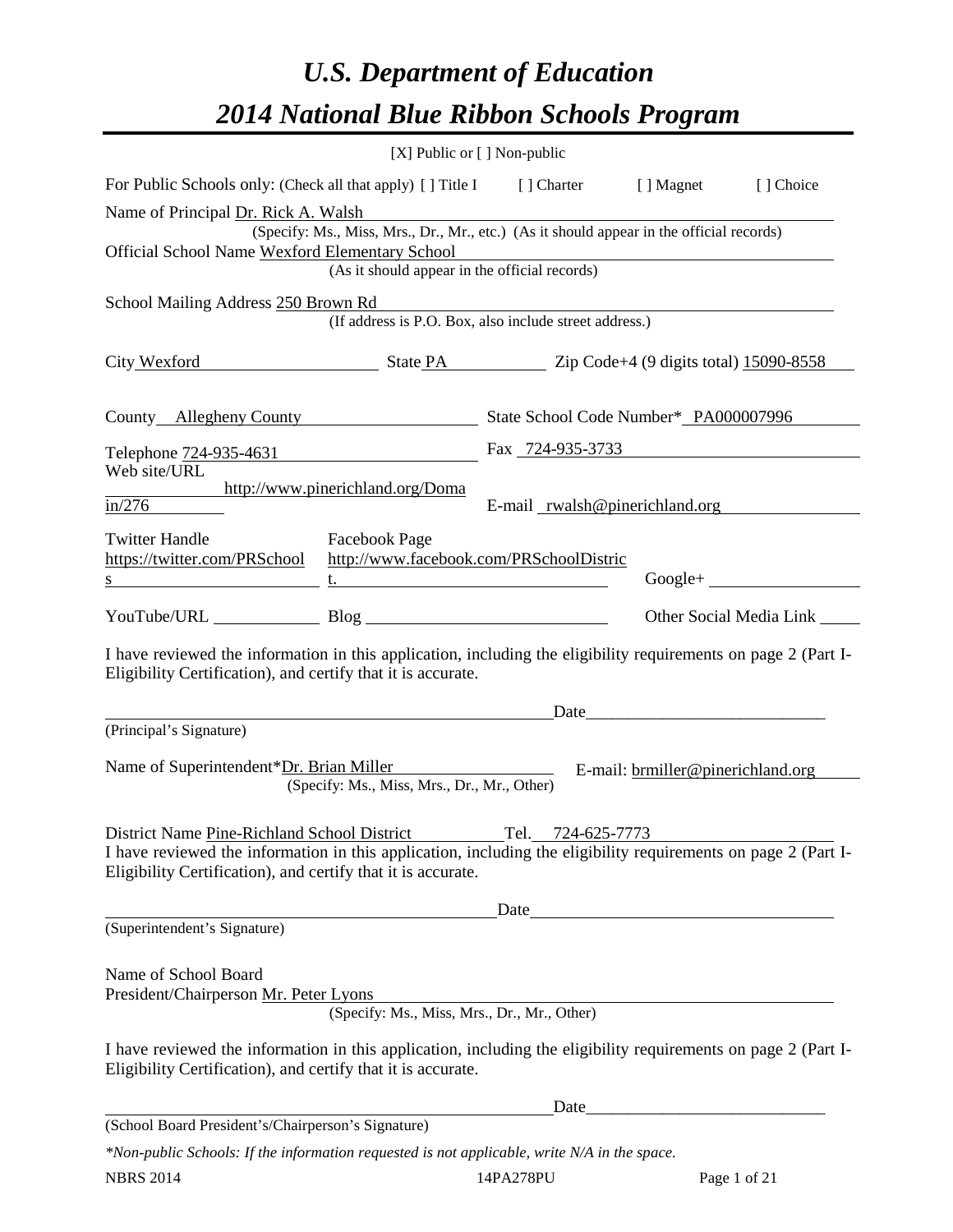#### **Include this page in the school's application as page 2.**

The signatures on the first page of this application (cover page) certify that each of the statements below concerning the school's eligibility and compliance with U.S. Department of Education, Office for Civil Rights (OCR) requirements is true and correct.

- 1. The school configuration includes one or more of grades K-12. (Schools on the same campus with one principal, even a K-12 school, must apply as an entire school.)
- 2. The school has made its Annual Measurable Objectives (AMOs) or Adequate Yearly Progress (AYP) each year for the past two years and has not been identified by the state as "persistently dangerous" within the last two years.
- 3. To meet final eligibility, a public school must meet the state's AMOs or AYP requirements in the 2013-2014 school year and be certified by the state representative. Any status appeals must be resolved at least two weeks before the awards ceremony for the school to receive the award.
- 4. If the school includes grades 7 or higher, the school must have foreign language as a part of its curriculum.
- 5. The school has been in existence for five full years, that is, from at least September 2008 and each tested grade must have been part of the school for the past three years.
- 6. The nominated school has not received the National Blue Ribbon Schools award in the past five years: 2009, 2010, 2011, 2012, or 2013.
- 7. The nominated school has no history of testing irregularities, nor have charges of irregularities been brought against the school at the time of nomination. The U.S. Department of Education reserves the right to disqualify a school's application and/or rescind a school's award if irregularities are later discovered and proven by the state.
- 8. The nominated school or district is not refusing Office of Civil Rights (OCR) access to information necessary to investigate a civil rights complaint or to conduct a district-wide compliance review.
- 9. The OCR has not issued a violation letter of findings to the school district concluding that the nominated school or the district as a whole has violated one or more of the civil rights statutes. A violation letter of findings will not be considered outstanding if OCR has accepted a corrective action plan from the district to remedy the violation.
- 10. The U.S. Department of Justice does not have a pending suit alleging that the nominated school or the school district as a whole has violated one or more of the civil rights statutes or the Constitution's equal protection clause.
- 11. There are no findings of violations of the Individuals with Disabilities Education Act in a U.S. Department of Education monitoring report that apply to the school or school district in question; or if there are such findings, the state or district has corrected, or agreed to correct, the findings.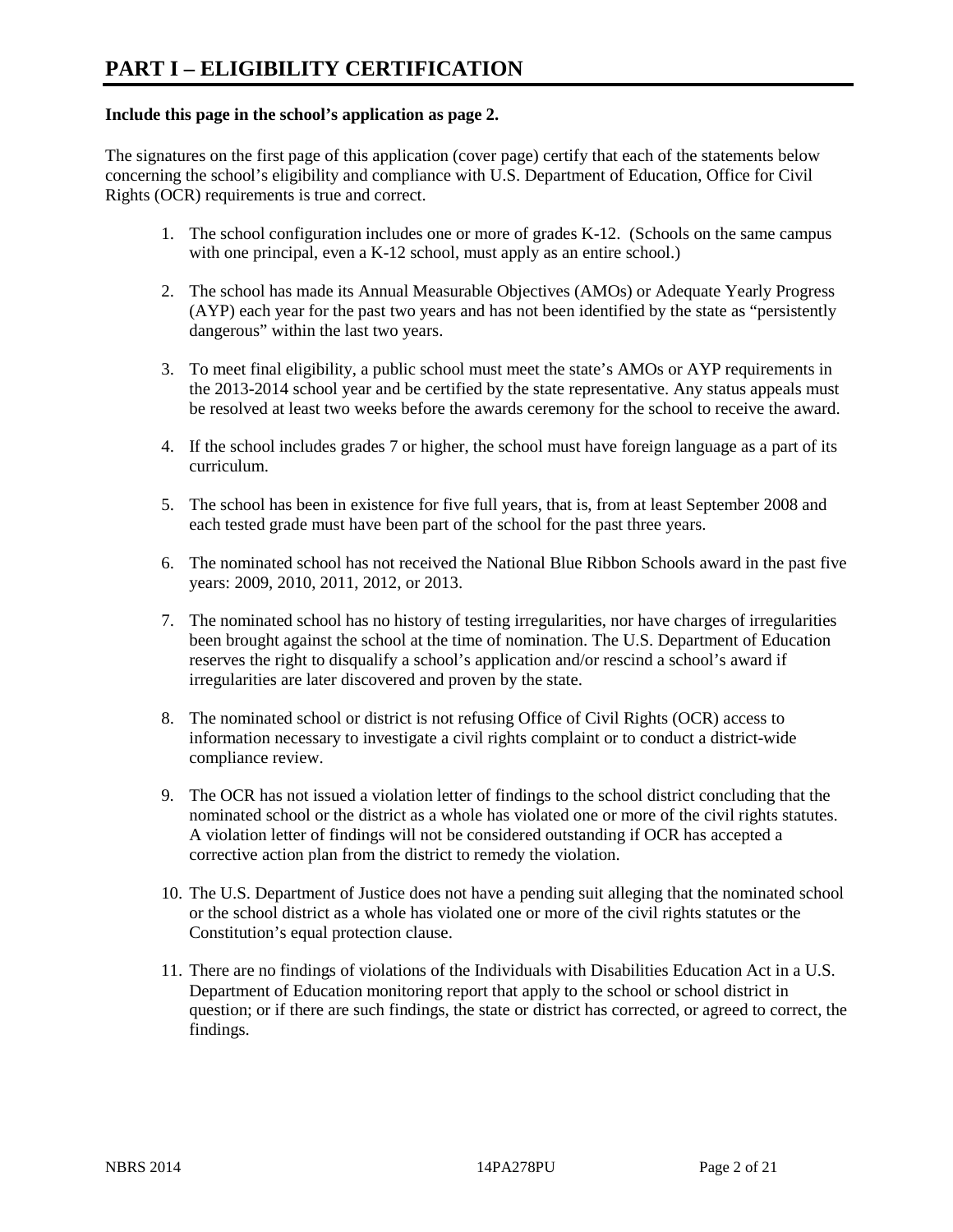## **PART II - DEMOGRAPHIC DATA**

#### **All data are the most recent year available.**

**DISTRICT** (Question 1 is not applicable to non-public schools)

| -1. | Number of schools in the district<br>(per district designation): | $\frac{4}{5}$ Elementary schools (includes K-8)<br>1 Middle/Junior high schools |  |  |
|-----|------------------------------------------------------------------|---------------------------------------------------------------------------------|--|--|
|     |                                                                  | 1 High schools                                                                  |  |  |
|     |                                                                  | $0 K-12$ schools                                                                |  |  |

6 TOTAL

**SCHOOL** (To be completed by all schools)

- 2. Category that best describes the area where the school is located:
	- [] Urban or large central city
	- [ ] Suburban with characteristics typical of an urban area
	- [X] Suburban
	- [ ] Small city or town in a rural area
	- [ ] Rural
- 3. 6 Number of years the principal has been in her/his position at this school.
- 4. Number of students as of October 1 enrolled at each grade level or its equivalent in applying school:

| Grade                           | # of         | # of Females | <b>Grade Total</b> |
|---------------------------------|--------------|--------------|--------------------|
|                                 | <b>Males</b> |              |                    |
| <b>PreK</b>                     | 0            | $\theta$     | $\Omega$           |
| K                               | 52           | 36           | 88                 |
| $\mathbf{1}$                    | 43           | 51           | 94                 |
| $\mathbf{2}$                    | 62           | 42           | 104                |
| 3                               | 61           | 45           | 106                |
| 4                               | 0            | 0            | $_{0}$             |
| 5                               | 0            | $\Omega$     | 0                  |
| 6                               | 0            | 0            | 0                  |
| 7                               | 0            | 0            | 0                  |
| 8                               | 0            | 0            | 0                  |
| 9                               | 0            | 0            | 0                  |
| 10                              | 0            | $\Omega$     | 0                  |
| 11                              | 0            | 0            | 0                  |
| 12                              | 0            | $\Omega$     | 0                  |
| <b>Total</b><br><b>Students</b> | 218          | 174          | 392                |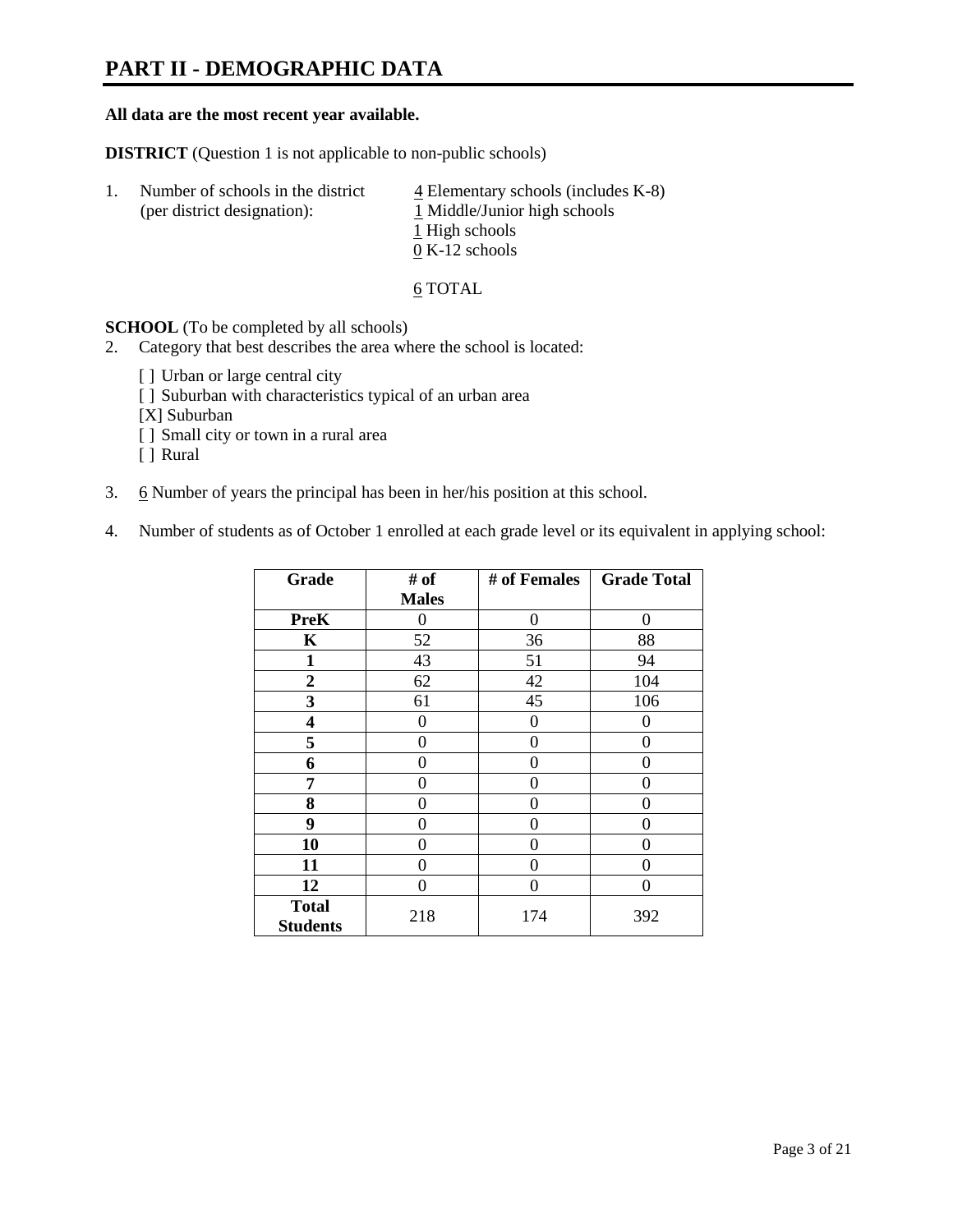the school: 6 % Asian

5. Racial/ethnic composition of  $\qquad \qquad \underline{0}$  % American Indian or Alaska Native 1 % Black or African American 1 % Hispanic or Latino 0 % Native Hawaiian or Other Pacific Islander 90 % White 2 % Two or more races **100 % Total**

(Only these seven standard categories should be used to report the racial/ethnic composition of your school. The Final Guidance on Maintaining, Collecting, and Reporting Racial and Ethnic Data to the U.S. Department of Education published in the October 19, 2007 *Federal Register* provides definitions for each of the seven categories.)

6. Student turnover, or mobility rate, during the 2012 - 2013 year: 5%

This rate should be calculated using the grid below. The answer to (6) is the mobility rate.

| <b>Steps For Determining Mobility Rate</b>         | Answer |
|----------------------------------------------------|--------|
| (1) Number of students who transferred to          |        |
| the school after October 1, 2012 until the         | 14     |
| end of the school year                             |        |
| (2) Number of students who transferred             |        |
| <i>from</i> the school after October 1, 2012 until | 5      |
| the end of the 2012-2013 school year               |        |
| (3) Total of all transferred students [sum of      | 19     |
| rows $(1)$ and $(2)$ ]                             |        |
| (4) Total number of students in the school as      | 407    |
| of October 1                                       |        |
| (5) Total transferred students in row (3)          | 0.047  |
| divided by total students in row (4)               |        |
| $(6)$ Amount in row $(5)$ multiplied by 100        |        |

#### 7. English Language Learners (ELL) in the school: 2 % 6 Total number ELL

Number of non-English languages represented: 5 Specify non-English languages: German, Spanish, Arabic, Russian, and Chinese

8. Students eligible for free/reduced-priced meals:  $4\%$ 

Total number students who qualify:  $\frac{14}{14}$ 

If this method is not an accurate estimate of the percentage of students from low-income families, or the school does not participate in the free and reduced-priced school meals program, supply an accurate estimate and explain how the school calculated this estimate.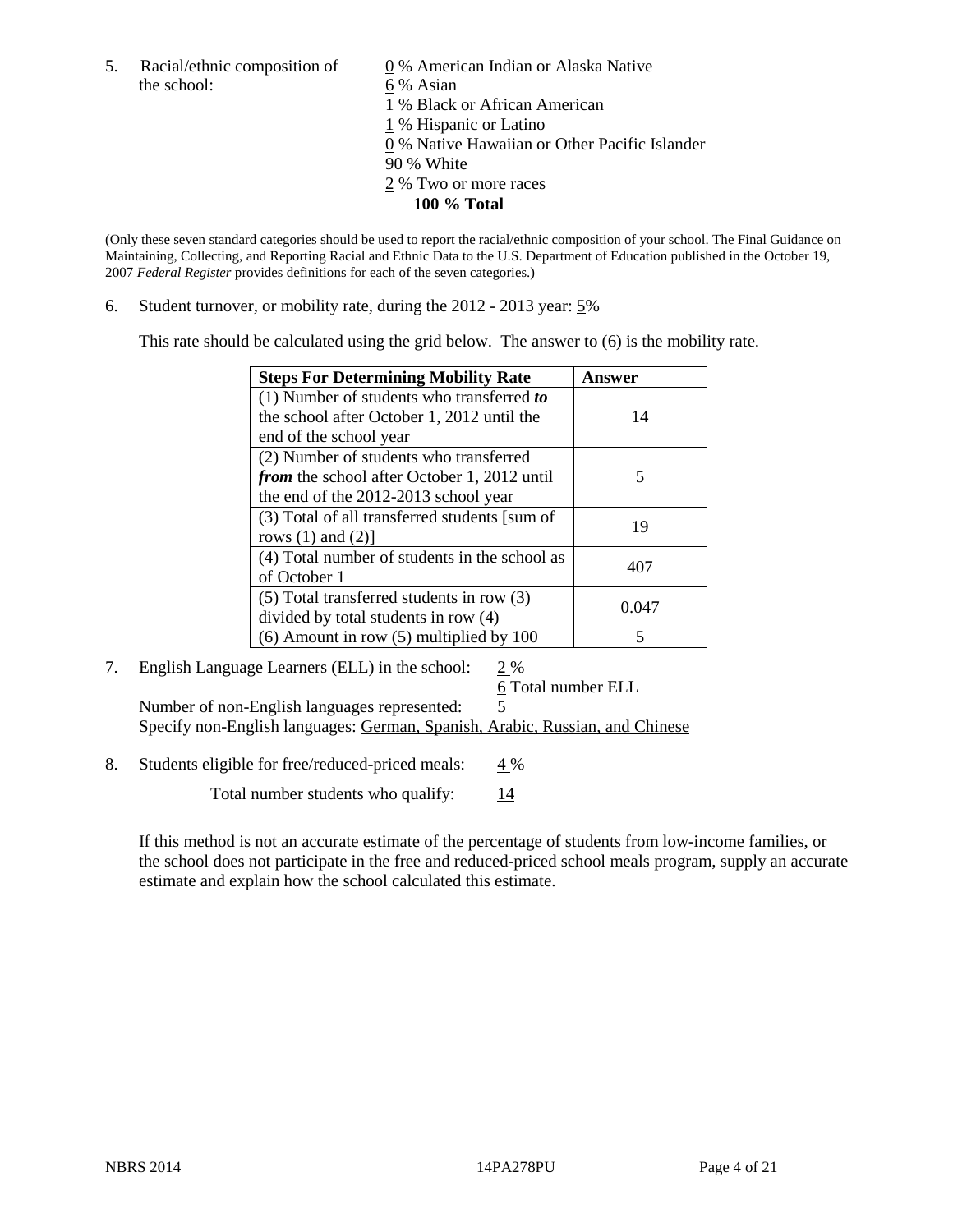54 Total number of students served

Indicate below the number of students with disabilities according to conditions designated in the Individuals with Disabilities Education Act. Do not add additional categories.

| 9 Autism                | 0 Orthopedic Impairment                 |
|-------------------------|-----------------------------------------|
| 0 Deafness              | 9 Other Health Impaired                 |
| 0 Deaf-Blindness        | 10 Specific Learning Disability         |
| 2 Emotional Disturbance | 21 Speech or Language Impairment        |
| 1 Hearing Impairment    | 0 Traumatic Brain Injury                |
| 2 Mental Retardation    | 0 Visual Impairment Including Blindness |
| 0 Multiple Disabilities | 0 Developmentally Delayed               |
|                         |                                         |

10. Use Full-Time Equivalents (FTEs), rounded to nearest whole numeral, to indicate the number of personnel in each of the categories below:

|                                       | <b>Number of Staff</b> |
|---------------------------------------|------------------------|
| Administrators                        |                        |
| Classroom teachers                    | 17                     |
| Resource teachers/specialists         |                        |
| e.g., reading, math, science, special |                        |
| education, enrichment, technology,    |                        |
| art, music, physical education, etc.  |                        |
| Paraprofessionals                     | 6                      |
| Student support personnel             |                        |
| e.g., guidance counselors, behavior   |                        |
| interventionists, mental/physical     |                        |
| health service providers,             |                        |
| psychologists, family engagement      |                        |
| liaisons, career/college attainment   |                        |
| coaches, etc.                         |                        |
|                                       |                        |

11. Average student-classroom teacher ratio, that is, the number of students in the school divided by the FTE of classroom teachers, e.g.,  $22:1$   $23:1$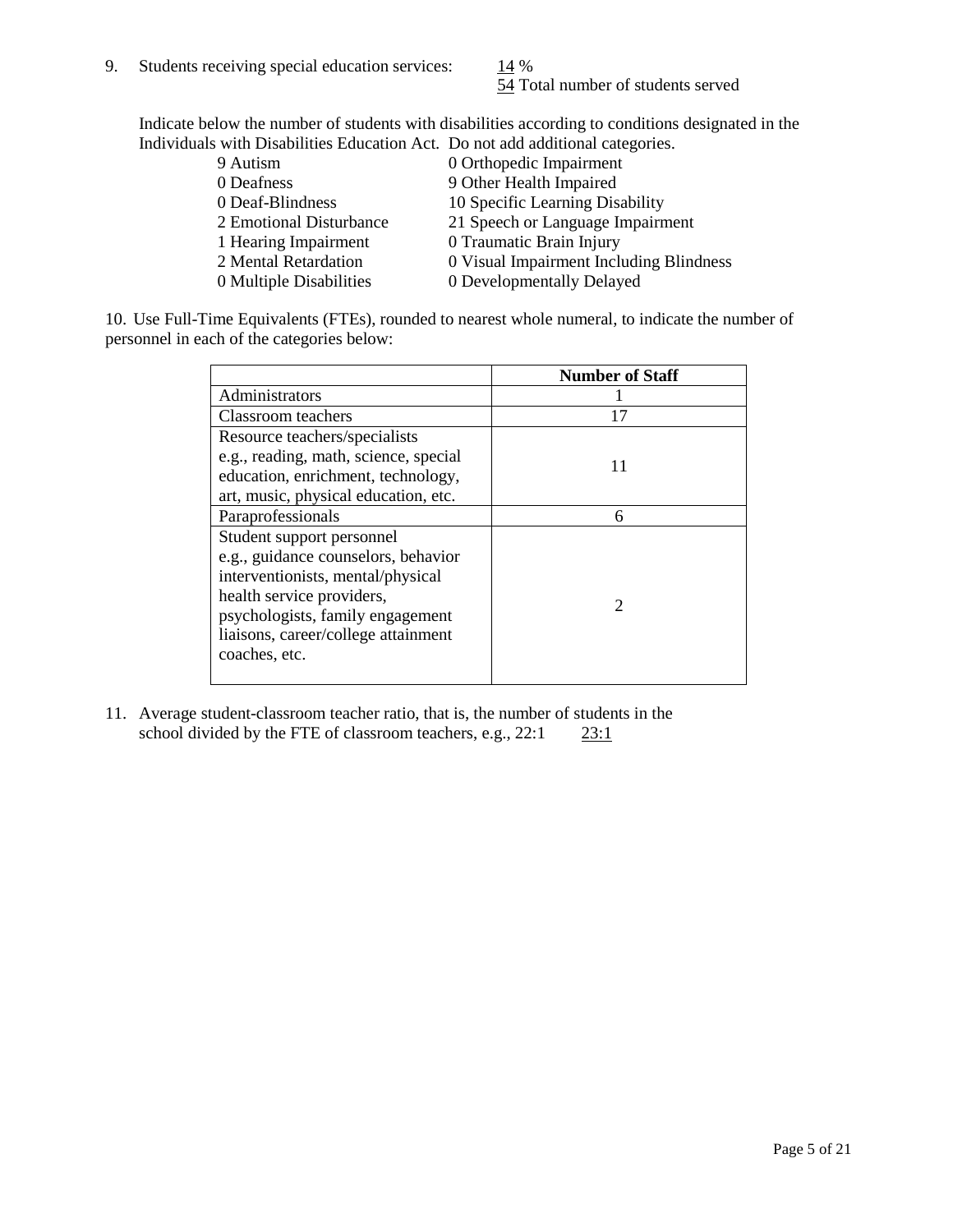12. Show daily student attendance rates. Only high schools need to supply yearly graduation rates.

| <b>Required Information</b> | 2012-2013 | 2011-2012 | 2010-2011 | 2009-2010 | 2008-2009 |
|-----------------------------|-----------|-----------|-----------|-----------|-----------|
| Daily student attendance    | 96%       | 97%       | 92%       | 96%       | 96%       |
| High school graduation rate | 0%        | 9%        | 0%        | 0%        | 0%        |

#### 13. **For schools ending in grade 12 (high schools)**

Show percentages to indicate the post-secondary status of students who graduated in Spring 2013

| <b>Post-Secondary Status</b>                  |    |
|-----------------------------------------------|----|
| Graduating class size                         |    |
| Enrolled in a 4-year college or university    | 0% |
| Enrolled in a community college               | 0% |
| Enrolled in career/technical training program | 0% |
| Found employment                              | 0% |
| Joined the military or other public service   | 0% |
| <b>)</b> ther                                 | 2% |

14. Indicate whether your school has previously received a National Blue Ribbon Schools award.  $Yes$  No  $X$ 

If yes, select the year in which your school received the award.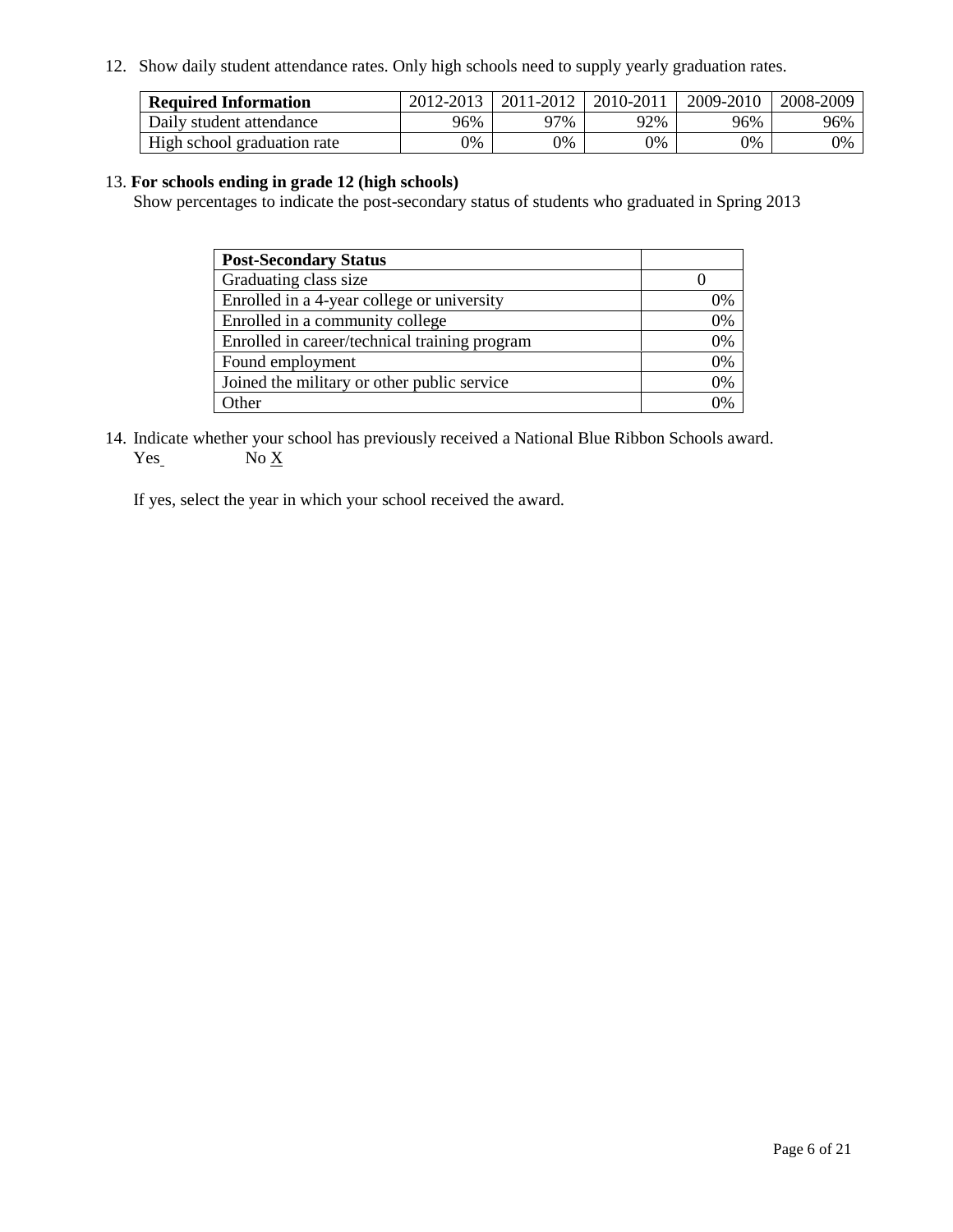### **PART III – SUMMARY**

"Rooted in Caring, Reaching for Excellence"

Wexford Elementary School is home to 400 students in Kindergarten through third grade, 24 teachers, and more than a dozen support and administrative staff. Part of Pine-Richland School District, Wexford is located north of Pittsburgh in Allegheny County in southwestern Pennsylvania. This region has seen rapidly expanding suburban development in the past 20 years and the district's enrollment has more than doubled in that time. Because of this growth in enrollment, Wexford has been remodeled to double its physical size and fourth and fifth grades have been moved from Wexford and two other elementary schools to create an upper elementary school for the district. Thanks to strong collaboration among students, parents, teachers, administrators, and school board, Wexford has managed its rapid growth while maintaining the warm, caring environment of a close-knit community with a tradition of academic excellence.

The faculty, families, and students at Wexford Elementary integrates our school's promise to be "Rooted in Caring, Reaching for Excellence." This pledge is reflected in the demeanor and respectful language every member of staff uses with our students. A high level of parent and staff collaboration and involvement in the school demonstrates that "all children are our children." High expectations for student learning and ethical behavior characterize our approach at Wexford. Noticing and nurturing the whole child is central to our culture.

Wexford Elementary has created a school-wide focus on positive behavior that uses "universal intervention" to motivate students and to address minor misbehaviors proactively, positively, and consistently. We know that behavior and academic success are inextricably linked. Staff members promote our focus on positive behavior first at a "kick-off" assembly at the start of each school year. We use Carol McCloud book, "Have You Filled a Bucket Today?" as our theme. Students are bucket fillers who create, every day, a positive, caring, friendly school climate. Students recite this pledge daily: "I'll care for myself and others, too. I'll expect the best in all I do. I'll fill a bucket every day by doing things the Wexford way!" With the support of staff and parents, students as bucker fillers create a warm, effective, and caring learning environment at Wexford.

In addition to developing positive, caring behaviors and maintaining a tradition of strong academic achievement at Wexford, we emphasize excellence in learning through hands-on experiences. We provide a wide variety of programs that feature project-based learning, many that involve collaboration with persons outside the school. For example, as part of our Science Technology Engineering Arts and Math (STEAM) initiative, friends, family, and community members routinely come into school for "Careers A-Z". On these days, guest speakers share their careers with students so that they begin to consider the connection between school and work. Displays of the speakers' occupations including biographies, illustrations, and photographs are created and posted in the hallways. As another example of collaboration with persons outside of the school, students from Slippery Rock State University's School of Education team with our faculty to help students create engineering and design projects. Creating aluminum boats and towers of spaghetti lets our students test scientific concepts that connect to real world applications. A third projectbased learning experience was created in conjunction with real world artists from the Gateway to the Arts program. That year, students sculpted life-size birds from our western Pennsylvania region which are currently on display at the entrance of our school.

Wexford Elementary has a tradition of academic excellence. Our 2013 Pennsylvania "School Performance Profile" of 96 points out a possible 107 points was one of the highest in the region. In 2013, the school was ranked 15th out of 83 elementary schools in the region by Pittsburgh Business Times. This represents an increase in our ranking: last year we ranked 41st. While we are proud of the recognition of our academic achievement, we know that true excellence involves the growth of every child. Throughout the year, students can face many difficulties and challenges. Our staff strives every day to assist students in overcoming obstacles. Our staff is equipped to provide any level of intervention necessary to ensure the success of every child. One of our teachers recently received the "Making A Daily Difference Award"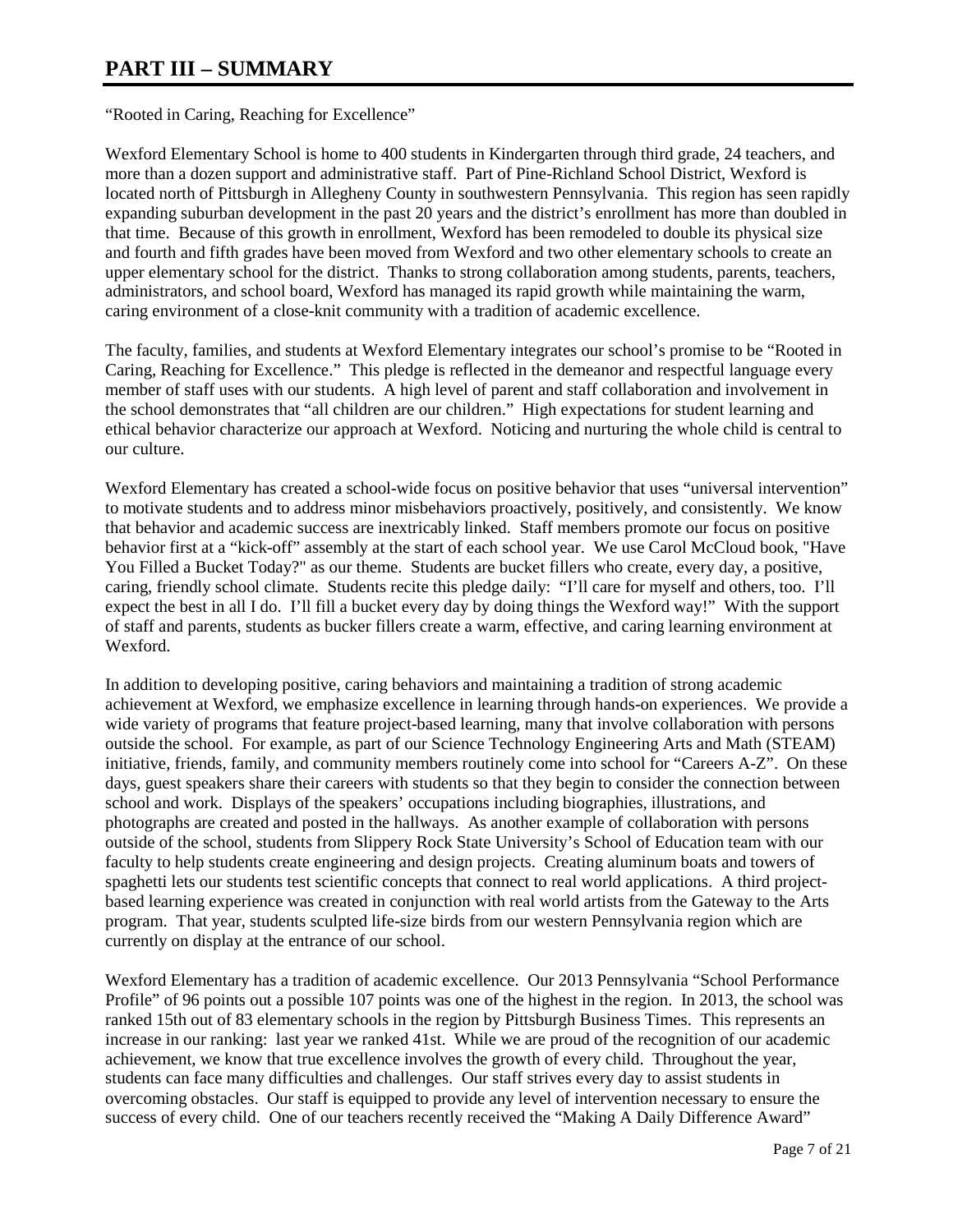award from the "Fund It Forward" Board of Directors in honor of her outstanding contributions to the lives of children with special needs.

Wexford Elementary School embodies in every aspect of our operations our pledge of "Rooted in Caring, Reaching for Excellence." Students, parents, faculty, support staff, and principal have together built a culture of caring and engaged learners. We hunger for excellence and strive to challenge and inspire children daily. In addition, we never forget to care for, support, and nurture each other as well.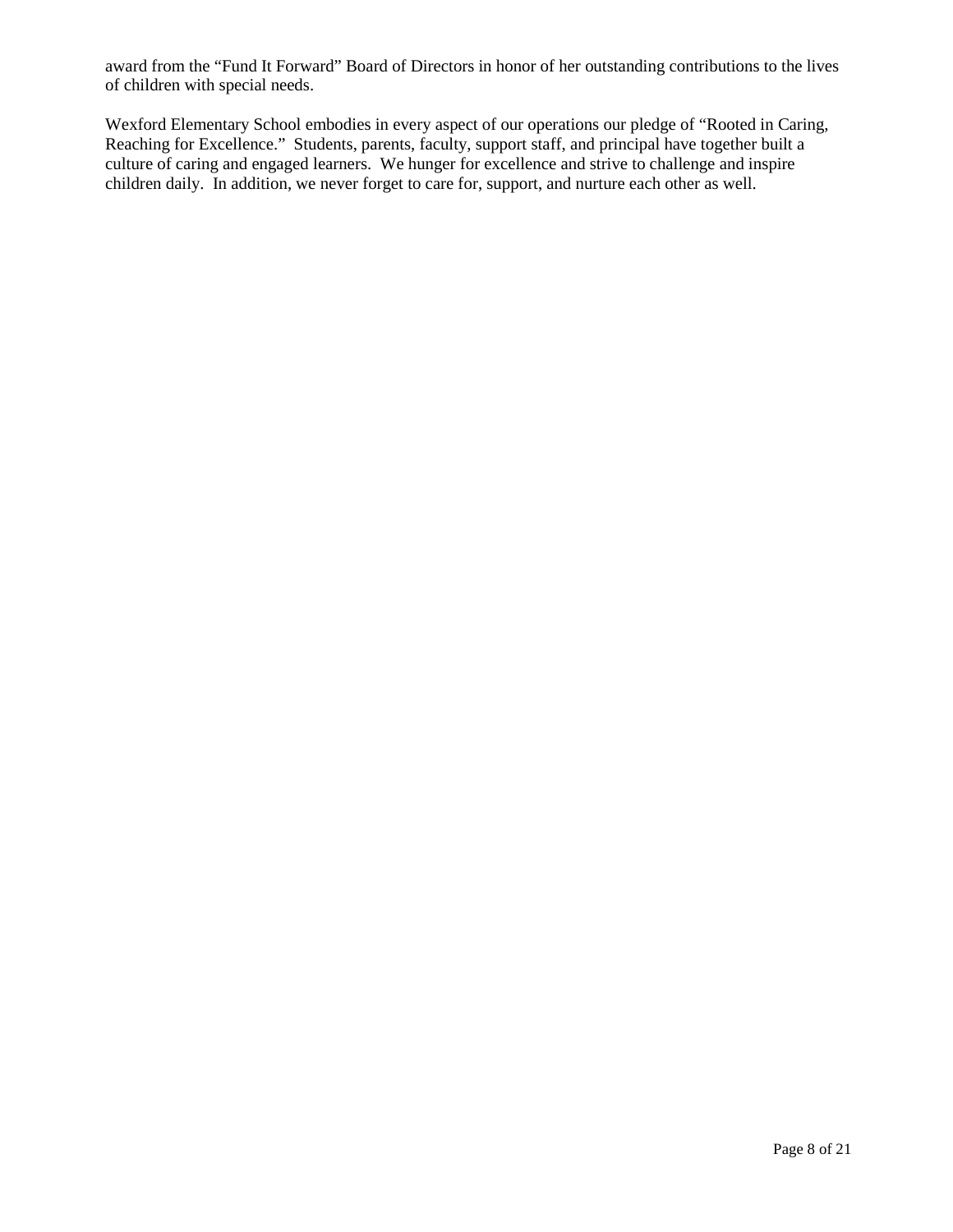#### **1. Assessment Results:**

(A) Wexford Elementary School holds high expectations for our students to master state standards. All third grade students are required to take the Pennsylvania System of School Assessment (PSSA) tests in Reading and Mathematics. Student scores fall into one of four levels: Advanced, Proficient, Basic, or Below Basic. These levels are identified as:

Advanced: Reflects superior academic performance with an in-depth understanding and exemplary display of the knowledge and skills included in the Pennsylvania Academic Content Standards.

Proficient: Reflects a satisfactory academic performance with a solid understanding and adequate display of the knowledge and skills included in the standards.

Basic: Reflects a partial understanding and limited display of the knowledge and skills included in the standards with a need for additional instructional opportunities and/or increased student academic commitment.

Below Basic: Reflects an inadequate academic performance indicating very little understanding and minimal display of the skills included in the standards. There is a major need to additional instructional opportunities and/or increased student academic commitment to achieve proficiency in performance.

(B) Averaged over the past five years, 96.6% of Wexford's third grade elementary students have scored at Proficient or above on the PSSA Mathematics test. Of those scoring Proficient or above, an average of 73% scored Advanced in that time period. Performance results for the PSSA Reading test show an average of 90.6% of third grade students scored Proficient or above over the past five years with an average of 45.2% scoring Advanced.

Wexford Elementary has always focused on building floors to support students and removing the ceiling to allow our students to reach their potential. We are currently working to increase the performance of our students on the PSSA reading and math tests and know that we have work to do to increase the number of students scoring at the Advanced level.

Although Wexford Elementary School is an academically high performing school with a strong tradition of excellent student achievement, the faculty and administrators are not content with just maintaining the status quo. Our goal is to identify strategies to help all our students reach newer heights. One area for growth centers on the achievement of our Special Education students.

In the 2012-2013 school year, 71% of our third grade Special Education students scored proficient or above on the PSSA Reading test. However, this performance is 23 points below the 94% of general education third grade students who scored proficient or above. Yet, the 2012-2013 gap in reading scores is a much smaller gap than the performance gap reported in the 2011-2012 school year. That year saw a 51 point gap between the percentages of special education students scoring proficient and advanced in reading versus the general education students. While we are proud that the gap in reading achievement between Special Education and general education students has been almost cut in half, the gap has not altogether closed and continues to be a focus for our faculty.

A smaller performance gap exists in mathematics between special and general education students. In the 2012-2013 school year, the performance gap of scores proficient or above was 9 points with 88% of the Special Education students scoring proficient or above compared with 97% of the general education students. Like our gap in reading performance, our gap in math performance has also closed, in this case by more than half. In 2011-2012 the gap between Special Education and general education students was 22 points in math performance at the proficient and above level.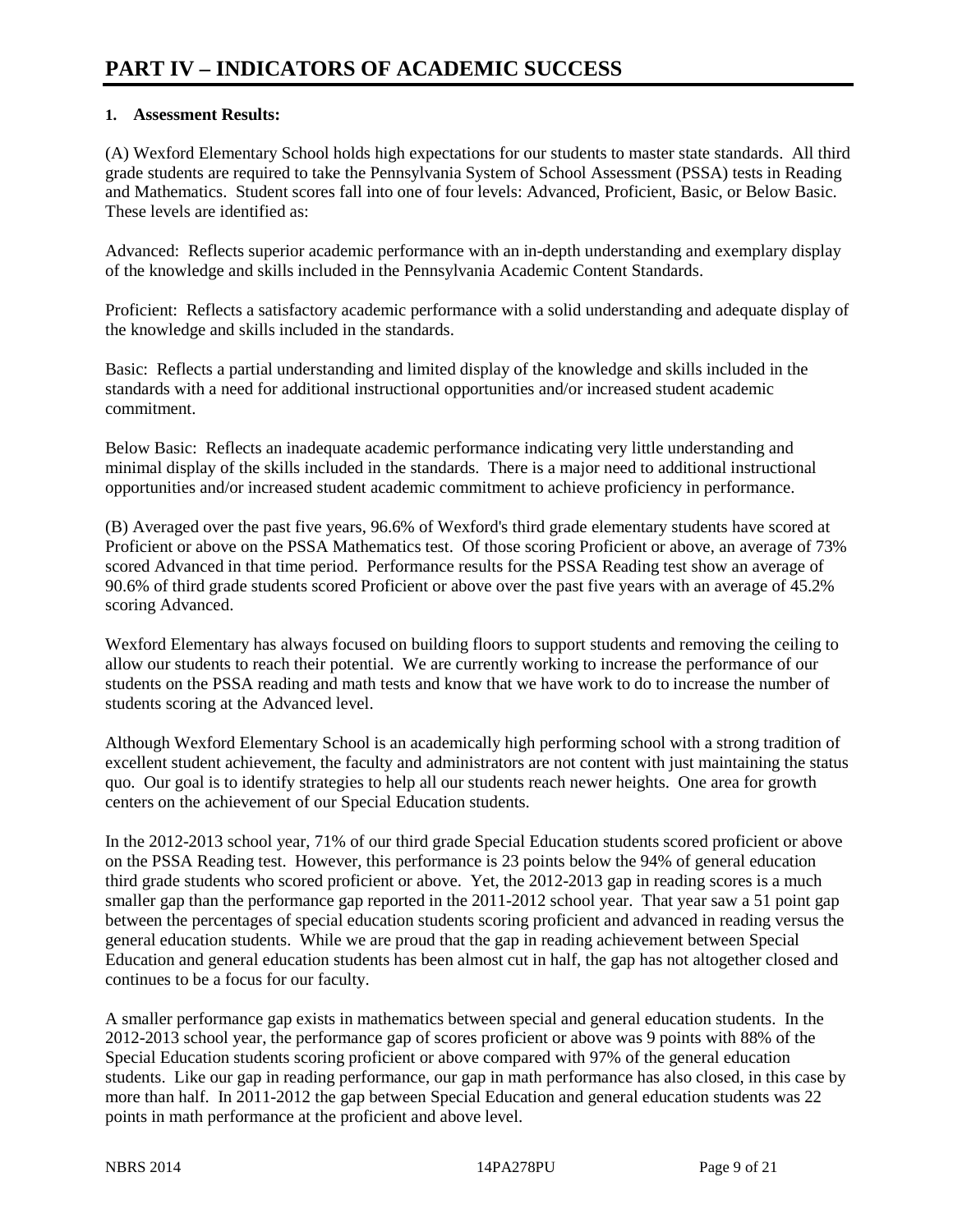Closing this achievement gap for our Special Education student population was accomplished through several strategies. The master schedule was changed to increase the time for language arts instruction to 120 minutes daily and 60 minutes of mathematics instruction daily. Additionally, students have 30 minutes for daily "customization" time. During this period, students who are not meeting or who are exceeding expectations for achievement receive additional instructional time or opportunities for enrichment.

Third grade performance results on end of year PSSA tests provide information to us about the effectiveness of our curriculum, instruction, and assessment over students' four years at Wexford. Individual student performance on the PSSAs follows them on to fourth grade in the upper elementary school. At Wexford, the scores provide us an opportunity to reflect and make decisions about meeting the learning needs of all students. We use assessments benchmarked to the state standards in the earlier grades to determine whether students are making adequate progress towards mastering the state standards. When we collaboratively review this formative and summative assessment data, we decide what interventions, accommodations, and strategies needed so that all students are making progress towards mastering the standards.

#### **2. Using Assessment Results:**

Wexford Elementary continuously monitors the progress of all students so that students who are not meeting grade level standards are regularly and routinely identified. First, classroom teachers daily monitor students with their own formative and summative assessments. Second, grade level, weekly meetings between general education and Special Education teachers identify interventions, modifications, and strategies that may meet student learning needs. Finally, monthly Response to Instruction and Intervention meetings between teachers, the principal, and the guidance counselor review progress being made with the interventions.

All teachers at Wexford have access to the district's assessment database which is part of its student information database. The assessment database contains students' performance results on PSSA tests, AIMSweb assessments, and locally made curriculum-based assessments. Teachers use this data to inform their decisions on their next instructional steps that will best support student learning. For example, the PSSA scores can be examined to determine which curriculum anchors are less well mastered than others. AIMSweb tests on reading fluency and comprehension are administered and reviewed three times a year as are Fountas and Pinnell benchmark assessments given to establish the reading levels of students. Additionally, students who score below benchmarks in math are further assessed with AIMSweb math assessments in order to identify areas that need supplemental support.

The needs of highly achieving students are met first with flexible grouping and differentiation from the classroom teachers before being recommended for screening for identification for gifted education. Students who score well above benchmarks on the assessments are challenged in higher level reading groups led by the school librarian. Students are pre-tested per unit in math and those who have substantially mastered the content are provided enrichment math by the gifted education teacher.

Wexford has a strong tradition of collaboration among staff to work together to support student learning. From the days of "Instructional Support", a school-based team led by the principal, facilitated by the counselor, joined by a school psychologist, and attended by general education, Special Education, Speech and Language Teachers, and Reading Specialists has been in place. Today, the same emphasis on collaboration continues in Response to Instruction and Intervention (RTII) meetings. The use of the RTII model helps us to conceptualize interventions according to how many students receive the intervention, how long the intervention lasts, and who administers the intervention. Further, we have broadened our identification of students who need assistance from those with solely academic needs to students with behavioral, social, and emotional barriers to learning as well. We use researched-based interventions, train our teachers in their use, and implement the interventions with fidelity.

Wexford uses data analysis, research-based interventions, and a collaborative approach to promote student achievement and growth towards mastery of academic standards. While we respect one another as playing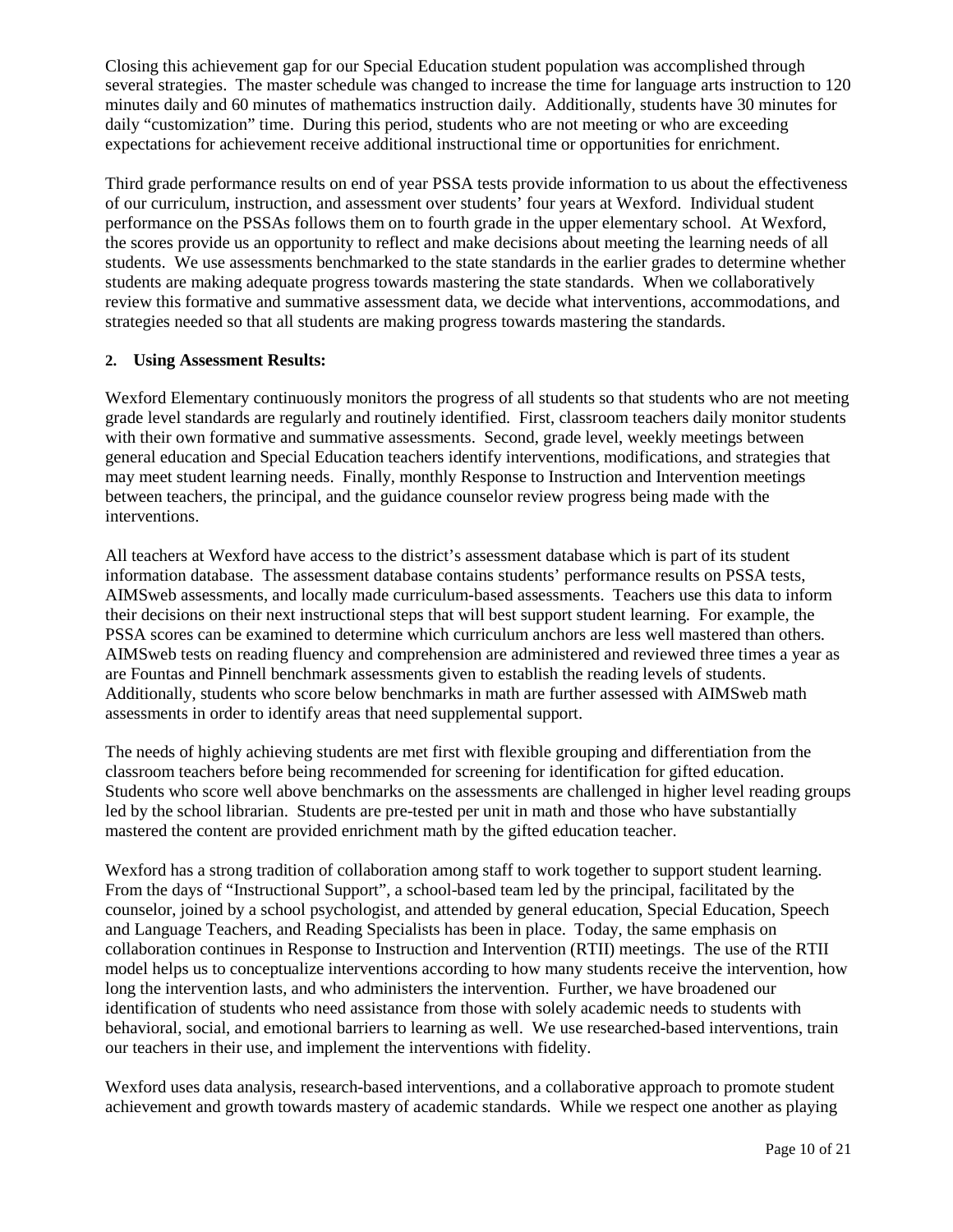an important part in student achievement, we also believe that parental involvement and communication are critical components in improving student learning.

#### **3. Sharing Lessons Learned:**

Wexford Elementary School shares lessons learned in ensuring the achievement of all students in two major ways. First, parents are considered to be our partners and are kept informed of their children's progress throughout the year. Second, neighboring school districts and universities visit to observe and share work with children.

To encourage parents to be engaged as partners in their children's learning, several strategies are employed. First, parents have electronic access to data about their children including grades, attendance, and discipline. Second, test results of AIMSweb, Fountas and Pinnell reading levels, and curriculum-based assessments are sent home three times a year along with guidelines about how to interpret the scores. Third, teachers meet with parents for individual conferences about their children's progress after the end of the first quarter of the school year. Teachers and parent discussion focus on the whole child's progress towards goals. Parentteacher conferences are scheduled as needed throughout the year as well. Fourth, a night in early September is held for parents to meet the teachers while another night in spring is held for parents to see the work their children have done throughout the year. Fifth, our teachers have web pages on the district's web site and communicate daily with parents though email. The more our parents are aware of the expectations for student learning and the progress their children are making, the better our students achieve.

Wexford shares its success with student learning with other districts and universities. Teachers from Southwestern Pennsylvania have both observed our guided reading program and the implementation of our Literacy Book Room. School Districts have visited to see how we integrated the use of interactive white boards and our math program with flexible groups for enrichment or re-teaching. Wexford has a rich history of working with Slippery Rock University's School of Education to provide pre-service teachers the opportunity to experience the link between educational theory and practice. A highlight of the relationship includes planning special events for Read Across America. Working with Wexford teachers, the students from Slippery Rock plan a series of developmentally appropriate, multi-sensory literacy stations for all grade levels.

### **4. Engaging Families and Community:**

#### Rooted in Caring….

Involvement with our parents and community are paramount at Wexford Elementary School. Teachers regularly provide newsletters to parents to share details of curriculum activities and classroom updates. Weekly, parents receive the Wexford E-News Flash. Teacher email and grade level WebPages are available daily. District communication electronic blasts are sent as needed, at least, every two weeks. More than one third of our staff live in the community and have children who attend or have attended Wexford. Our staff is truly part of the school community and share its belief in the excellence of Wexford Elementary.

Our parents have averaged over 3,000 volunteer hours to Wexford during the last three years. Numerous activities before, during, and after school rely on volunteers, including Book Fair, Holiday Shop, Math 24 Challenge, New Family Orientation, Family Outreach, School Store, and Spirit Day. Additionally, parents tutor small groups of children before school starts to reinforce math facts and vocabulary. Parents sign up to be "Royal Readers" and visit classrooms weekly to read to students. Parents help maintain the 13,000 books in the Literacy Book Room as well as re-shelving books in the library. Parents that work behind the scenes to copy cut, and laminate classroom materials help all teachers. After school activities facilitated by parents and community partners include art and design projects, science experiments, Lego building projects, intramural sports, and martial arts.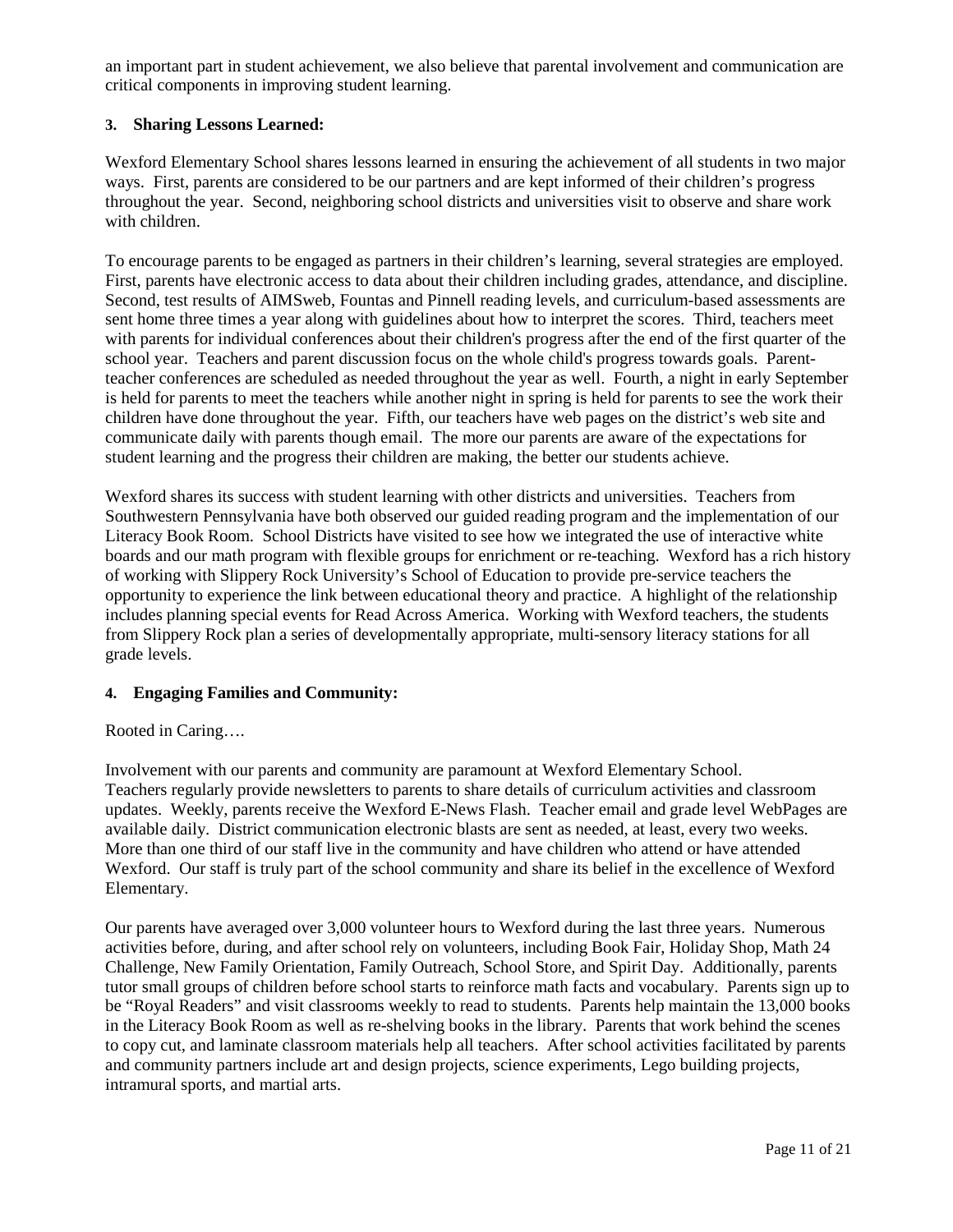The Wexford Parent Teacher Organization partners with KDKA-TV and PNC Bank to raise money for the Greater Pittsburgh Community Food Bank. Students take financial pledges for every minute they read in order to provide Thanksgiving dinners for families in need. With 100% of their funds matched by PNC, our students have raised over \$132,000 during the last eight years. This special opportunity allows students to link their love of reading with memories of helping less fortunate members of our community.

Our PTO sponsors assembly programs that enhance curricular and positive behavior programs. Over the last two years, the PTO has brought in programs such as the BMX Bike Racers, the World's Strongest Man, the Jim Basketball Jones motivational program and an anti-bullying musical troupe, Josh and Gab. Cultural assemblies such as Roots of American Music have highlighted diversity and differences among people.

Wexford's staff and families value school, home, and community connections. Our exceptional partnerships among teachers, parents, and community members are always growing and open to emerging opportunities.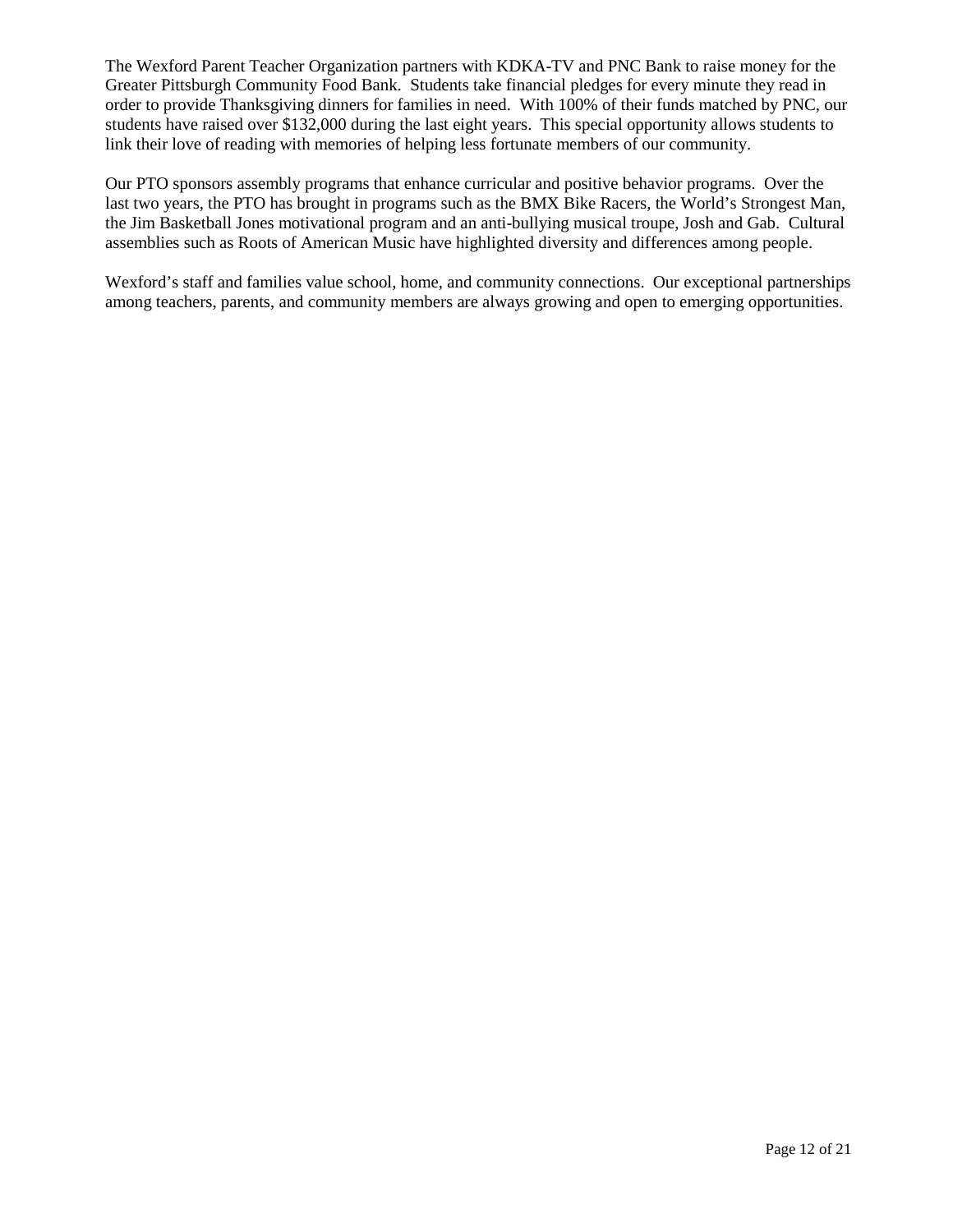#### **1. Curriculum:**

#### … Reaching for Excellence

Teachers at Wexford Elementary have embraced the school's promise, "Rooted in Caring, Reaching for Excellence" and provide rigorous curricula in every class for all our students. Learning to read is at the forefront of our curriculum. We use Fountas and Pinnell leveled readers, Fundations Wilson Language Basics for an explicit, systematic phonemic approach to reading and spelling, and Harcourt Brace publications as a resource for the development of language skills. The "Daily Five" method of Gail Boushey and Joan Moser provides a classroom management tool for implementing our guided reading practice and RAZkids to allow students to have an online source of leveled readers accessible both at home and at school. The teaching of literacy is differentiated, and students work at a variety of levels based on strengths and needs.

Through enVision Math by Scott Foresman, students explore math concepts and problem-solving skills through manipulatives, whole class activities, small group games, and individual work. Students and parents have access to the curriculum online as well as through hardcopy text.

Our science curriculum exposes students to a wide range of topics in the areas of earth and space, life, and physical sciences. Students at each grade level participate in hands-on science modules through the ASSET program which introduces students to the process of scientific method, prediction, and exploration.

The Houghton Mifflin social studies program is sequenced to build major skills and understandings that focus on people, places, and time in the areas of geography, history, government, economics, and culture. Charting, graphing, and citizenship skills are emphasized at each level as are PA Career Education and Work standards.

Students take weekly classes in Music, Art, Library, Computers, and Physical Education. Each class is 40 minutes long and runs all year. The primary school music program uses singing, movement, and instrumental play to build skills in rhythm, melody, and harmony. Students are provided with opportunities to appreciate and discriminate among the works of composers, time periods, and style. Musical culture and diversity is celebrated annually with our Seasons of Celebrations program in December.

The art education program offers a planned sequential curriculum in design, drawing, painting, print making, clay, crafts, and sculpture. Through the use of a wide variety of tools, materials, and techniques students can visually express themselves. Student work is continually on display throughout the school.

Computer technology is taught as a stand-alone class, as well as being integrated into the classroom as a tool to enrich, extend, and supplement curricular content. Staff members share the responsibility for delivery of the Internet Safety Program. We provide appropriate resources for children, review ground rules for safely surfing the web, and teach effective strategies to combat cyber-bullying.

During their weekly library class with the school librarian, students have the opportunity to sign out books to read. The librarian guides all students into experiencing all forms of literature and basic library skills. Students learn forms of research including information retrieval. The library has a computerized circulation system, a computerized card catalog, and internet access.

Students take two physical education classes each week that provide activities that encourage movement, cooperation, physical fitness, and learning skills that can promote a healthy life style. Students have a daily 30 minute period of recess to practice these skills.

In addition to these customized curricular elements of our program, Wexford provides other differentiated instruction throughout the day. Two special education teachers and six para-educators engage students with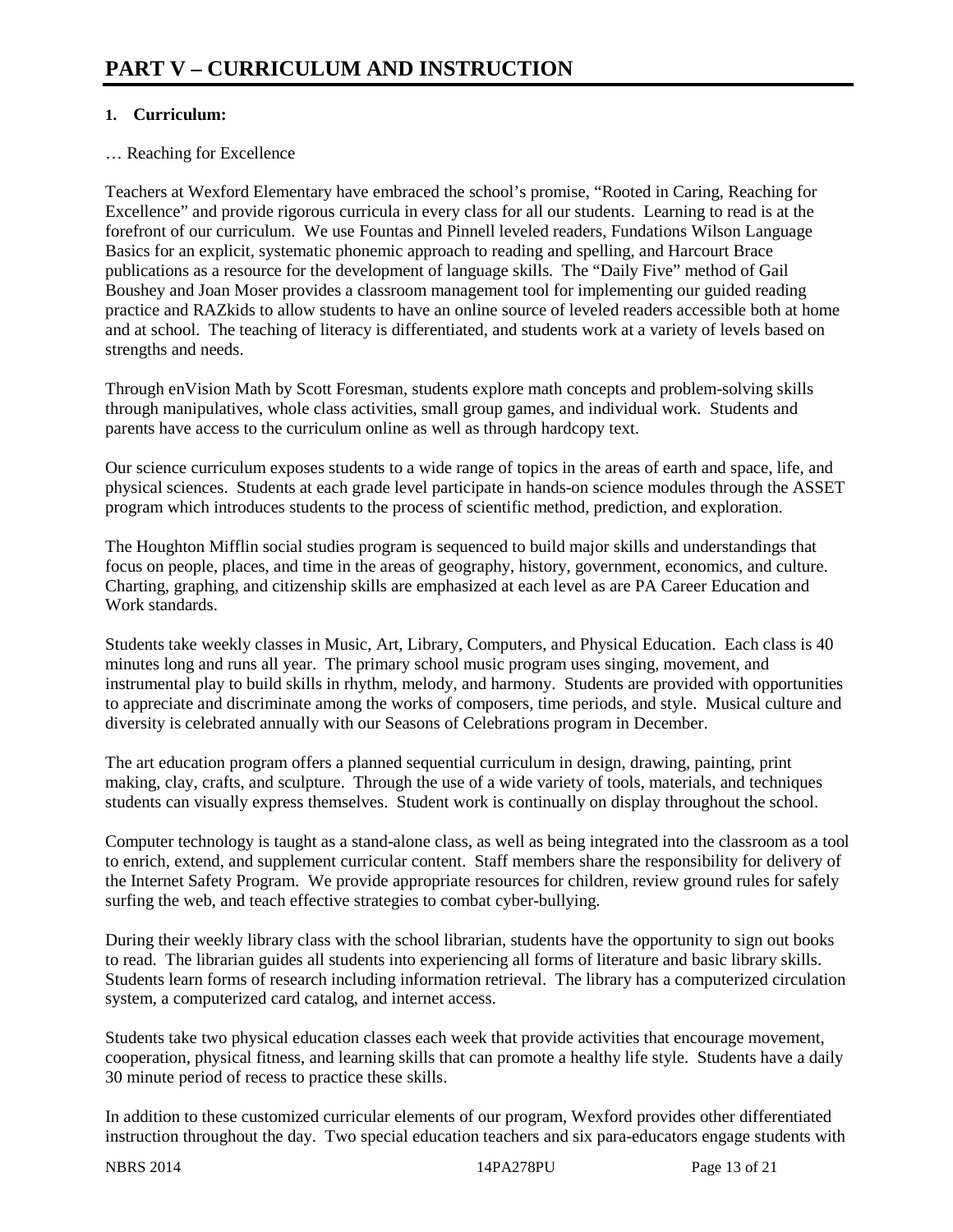disabilities in a combination of push-in and pull-out interventions. Many students are supported with weekly, specially designed "Social Language" instruction from speech and language therapist and our school guidance counselor. Services provided by reading support, reading enrichment, math enrichment, gifted education, speech therapy, occupational therapy, physical therapy, and English language learning all differentiate to meet the learning needs of individual students.

#### **2. Reading/English:**

At Wexford Elementary, our goal is to provide a comprehensive reading program that integrates all aspects of reading so that each student develops a love of reading and lifelong literacy independence. To create an environment that fosters this goal, we integrate both whole and small group instruction which focuses on the five essential elements of reading: phonemic awareness, phonics, vocabulary, fluency, and comprehension.

While our teachers still provide whole group lessons, Guided Reading is the framework we use to differentiate the development literacy skills for each student. The process of Guided Reading delivers research-based reading strategies that improve comprehension, accuracy, fluency, and expression. Benchmark assessments are ongoing and allow for flexible grouping throughout the year in which students are placed at the appropriate independent and instructional levels. Using a test level gradient, teachers use specific strategies and create small groups focused on the student's instructional reading level.

Those students performing below benchmark engage in small group instruction with a Reading Specialist. They use interventions such as the Sonday System, Leveled Literacy Intervention, Read Naturally, Repeated Oral Assisted Reading, and Fundations. To meet the needs of our high level readers, students participate in a Reading Enrichment Literacy Group facilitated by our school librarian. Students use higher order thinking skills in their verbal and written response to literature.

At Wexford we work closely with our parents and community to promote and model a lifelong love of reading. In addition to the activities previously mentioned, the PTO arranges for authors to visit our school and share with our students what inspires them to become writers. Our second grade students travel to our middle school to hear original stories and puppet shows created by our middle school students. Victor Hugo once wrote, "To learn to read is to light a fire; every syllable that is spelled out is a spark." The teachers of Wexford Elementary strive to light the reading fire in all of our students now and in the years to come.

#### **3. Mathematics:**

Wexford uses enVision Math by Scott Foresman as its math text. The program promotes deep conceptual understanding of math concepts, uses high-order thinking skills, and encourages students to interact with, visualize, and practice math topics. We teach math by making interdisciplinary, real world connections, integrating digital technologies, and differentiating to meet the needs of all learners.

Learning math is more meaningful when interdisciplinary connections are drawn between math and other subject matter, especially literature. For example, to understand reflection as a flip in the opposite direction, Kindergarten students recite a poem that includes the line, "Let's flip like a pancake, flip". In later years, students read The Hungry Caterpillar, by Eric Carl, to reinforce calendar concepts and the idea of bigger and more. A Remainder of One, by Elinor J. Pinczes, is used to understand division with remainders.

Real world experiences also make learning math more meaningful by illuminating the math present in our students' own lives. To make math relevant to students, teachers use situations from daily life such as fixing dinner, shopping, or putting gas in the car. Many classrooms use parent volunteers to run a market or classroom store. The purpose of the store is not only motivational but also instructional as students learn the economic principles of saving, budgeting, and using addition and subtraction in a real life setting.

To increase student engagement while learning math, we integrate digital technologies with our more traditional teaching strategies. Teachers differentiate whole group lessons through interactive whiteboards. In addition to the online resources of the text, we use a software application called First in Math for students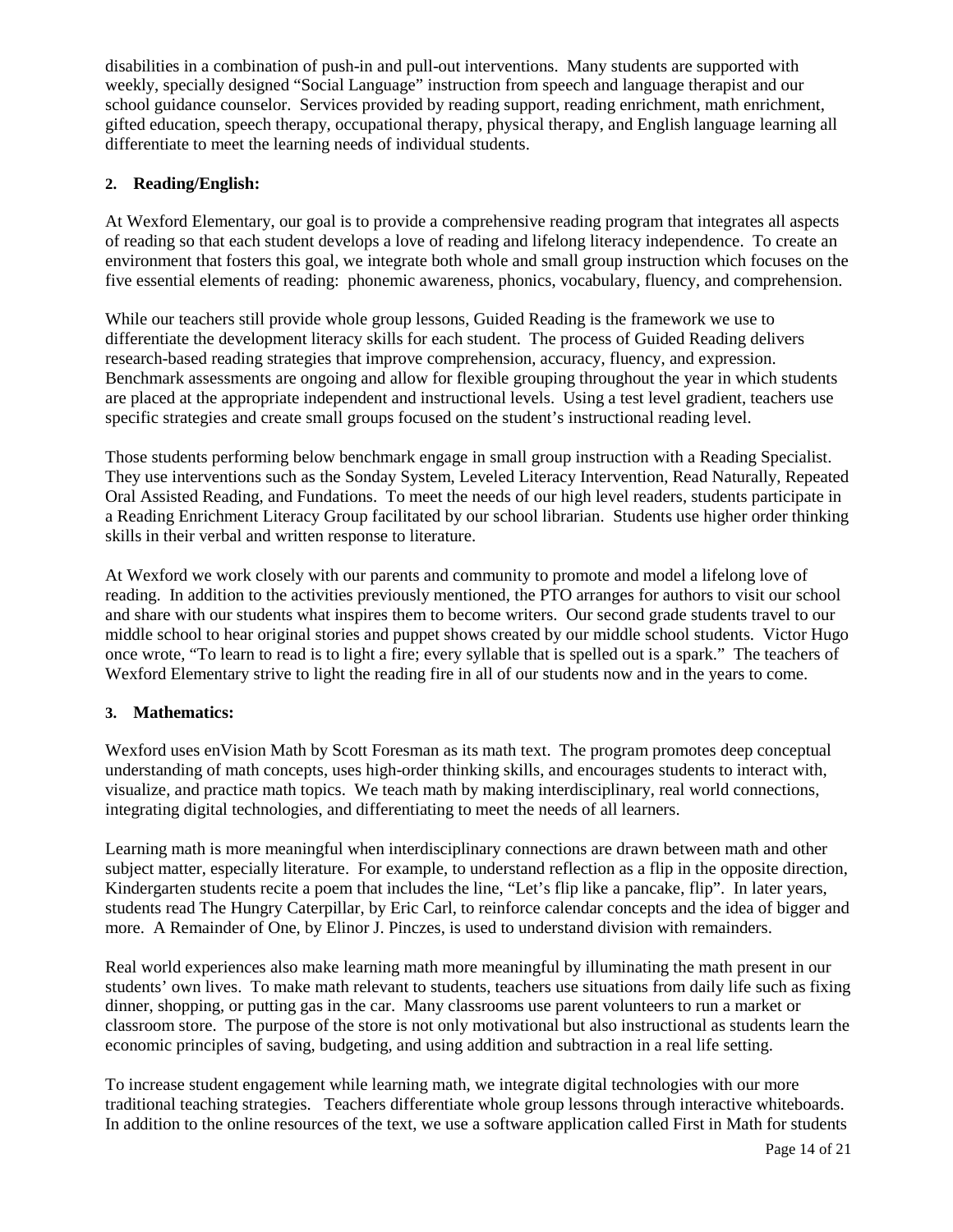to explore and practice a wide range of math topics at their own pace. Another digital resource, Rocket Math, provides opportunity for students to review and practice their learning.

Supplemental materials are used to differentiate instruction for students who struggle to learn math as well as those who highly achieve. During customized time in the general education classroom, teachers use sequential visual aids, Touch Math, and researched based interventions. Students are pre-assessed at the start of a concept so that highly achieving students can receive math enrichment both inside the general classroom and in a weekly small group, pullout session with the gifted education teacher. These flexible groups of advanced students work in small homogeneous groups to solve problems that require critical thinking, collaborative problem-solving, and a deeper understanding of mathematical concepts.

#### **4. Additional Curriculum Area:**

The Science program at Wexford Elementary incorporates a hands-on, minds-on approach to learning. We use a philosophy of inquiry-based learning which helps students develop lifelong skills such as problemsolving, critical thinking, and teamwork. Our students are engaged in the scientific process of observation, discovery, and reasoning. Our science program is characterized by the use of science concepts in other subject areas, an appreciation for the natural world surrounding the school, and learning opportunities that integrate Science, Technology Engineering, Art, and Math (STEAM).

Science is not an isolated discipline but, rather, is woven throughout the curriculum. In language arts students read and respond to science-related topics in the books they read such as "Fishing Bears" and "Nature Detective". Students develop thinking skills by writing responses in their scientific journals. In art classes, students learn how pottery glaze turns into color by crystallizing at certain temperatures. Drawings and paintings of animals emphasize characteristics of the animals' bodies and habitats.

Wexford has a nature trail located on the school's property which is used by students and the community for several science-related activities. Over the years, students have adopted trees to identify seasonal changes, identified insects to observe their growth and development, and located seeds to determine how they disperse. Students annually celebrate Earth Day by engaging in earth-friendly activities. Past examples include receiving seedling trees from the Pennsylvania Game Commission to plant at home and school and decorating paper bags to be used at a local grocery story reminding shoppers to Recycle, Reuse, and Reduce.

Our STEAM initiative includes "Careers A to Z", after school science and engineering-based activities, LAB Ratz, and Lego-building projects. Wexford participation in the "Weather Bug" Program is a realworld weather station connected to the National Weather Service and serves as a resource for our local community. The web-based program that accompanies the weather station incorporates science, mathematics, geography, technology, and programming into lessons and interactive tools for classroom use. Students experience the ever-changing impact of weather on our world by reading a thermometer, demonstrating the water cycle, tracking the path of air fronts, calculating total inches of precipitation, detecting weather patterns, documenting seasonal changes, and deciding how to get dressed in the morning.

#### **5. Instructional Methods:**

Wexford's teachers create a school environment that enhances student achievement and develops enthusiasm for learning. In our classrooms, teachers provide a variety of whole group, small group, and individual instruction to reach the needs of all learners. On any given day, teachers incorporate direct instruction, classroom discussions, instructional games, independent student projects, mini-lessons, paired peer learning, individual student conferences, and one-to-one teaching. Formative assessments and pretesting assist to provide the achievement data needed for appropriately, flexibly grouping students. Teachers also consider students' diverse learning styles and interests when developing groups and customizing learning plans for them.

Each day, Wexford devotes a block of 120 minutes for core language arts instruction and another block of 60 minutes for core math instruction. The uninterrupted blocks allow teachers to develop differentiated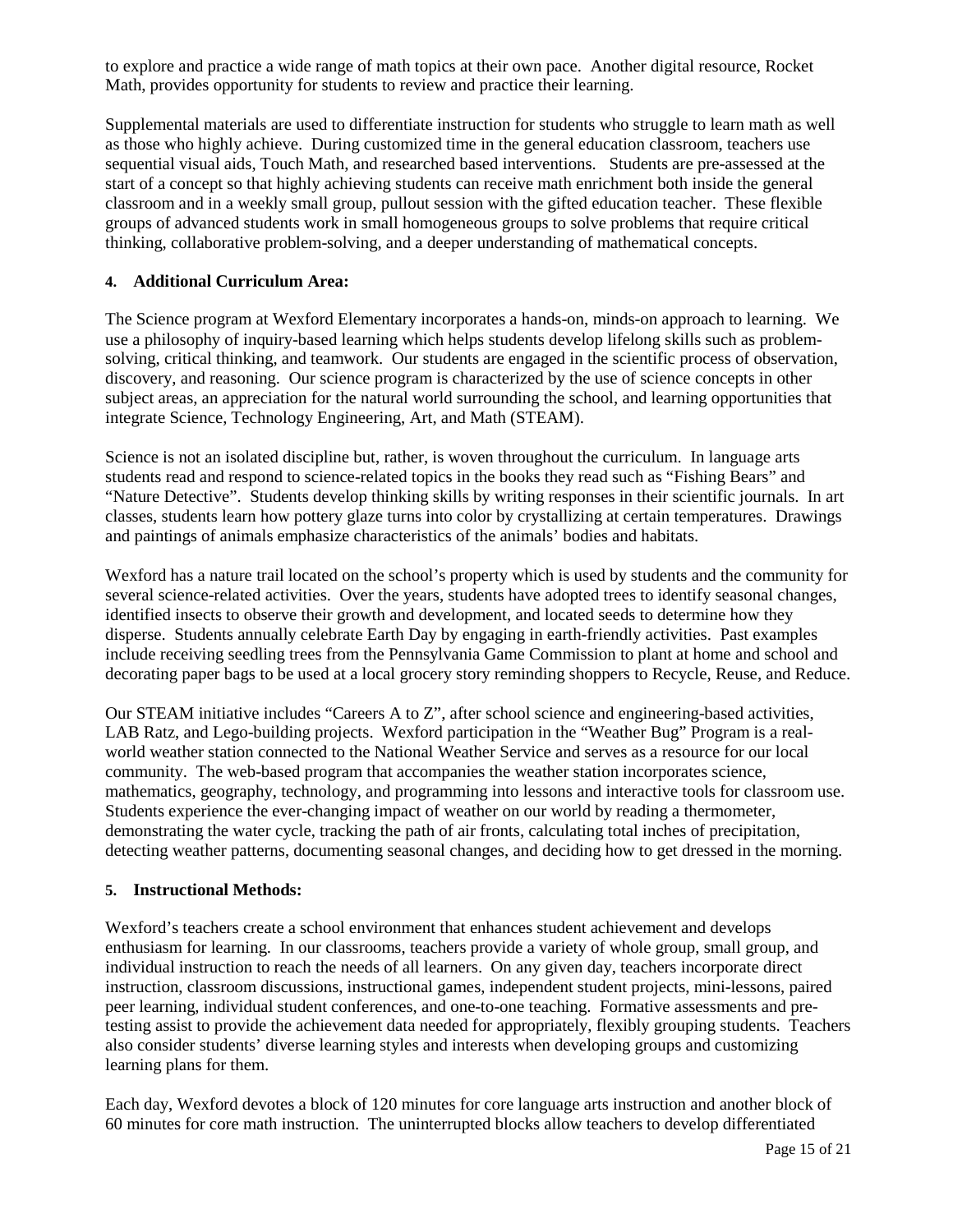lessons that meet the learning needs of individual students and to collaborate to meet student needs. Student-focused learning centers that promote critical and meta-cognitive thinking skills provide focused instruction for multiple small groups. Kinesthetic experiments, projects, games, and activities are often used in science and social studies classes. Digital tools supplement the core curriculum with differentiated lessons for students.

A daily block of 30 minutes for customization gives teachers the opportunity to meet with small groups to re-teach, enrich, and extend learning. Our struggling readers receive focused, small group instruction in research-based reading interventions from a reading specialist during this period. Our highly achieving students participate in pull-out, flexible groups for a more challenging level of reading and math enrichment during customization. Students who are eligible for gifted education services have an additional period each week with the gifted education teacher to meet their individualized goals in their Gifted Individualized Education Plans.

Teachers use a variety of digital tools to motivate and engage students in learning. Each classroom has a band of computers used as a learning center and for re-teaching and enrichment in the general education classroom. Teachers may schedule a mobile cart of laptops to use in their classes for whole group instruction online. Every classroom has an interactive whiteboard with student voters to engage students in their learning. Several curriculum materials are available electronically both at home and at school.

Our English Language Learner (ELL) students receive focused instruction adapted from our core curriculum as well as English as a Second Languages services to provide additional opportunities to hear and interact with the English language.

#### **6. Professional Development:**

Teachers at Wexford possess a high degree of professional knowledge. Most of our teachers hold multiple certifications and have experience teaching beyond the primary level. They also either hold or are currently working toward masters degrees. However, we are not satisfied with prior knowledge and skill. We continually seek to improve our professional craft. We annually create a reflective professional portfolio, identify areas for professional growth, and engage in professional development opportunities. Teachers have customized and differentiated opportunities for professional growth. Opportunities are provided for teacher training outside of the district, at other schools within the district, and at Wexford itself.

Wexford teachers have attended training from regional organizations such as Gateway to the Arts, ASSET Science, the Western Pennsylvania Writing Project, Carnegie Museums, Jennings Nature Reserve, Fountas and Pinnell Leveled Readers, and an array of specific interventions. Within the recent past, the district has trained all teachers to access and interpret summative achievement data, administer and interpret formative assessments, align courses to PA Core Standards, develop resiliency in students, and meet federal requirements for children with exceptionalities. Additionally, the district has trained some teachers in verbal and physical de-escalation procedures, conducting behavior assessments and creating positive behavioral plans, voice amplification systems, gross- and fine-motor strategies used in occupational therapy, and using data to write IEP goals for gifted students.

Wexford provides ongoing internal professional growth opportunities throughout the year. A book club facilitated by our school counselor meets throughout the year. Topics studied have included research-based Tier II and III behavioral and social strategies for students with self-regulation weaknesses, meeting the learning needs of students with executive functioning difficulties, developing habits of mind that will serve students as lifelong learners, and strategies to foster social and emotional health in all students. In addition to our book club, we meet weekly as grade level professional learning communities to discuss student progress, interventions for those who struggle, and strategies to enrich those who are highly achieving. In order for teachers to learn best practices collaboratively with one another, these meetings demand mutual openness, trust, honest communication, and a willingness to share both what went well and did not go well with students. Because we share our knowledge and skills with one another at these weekly meetings, we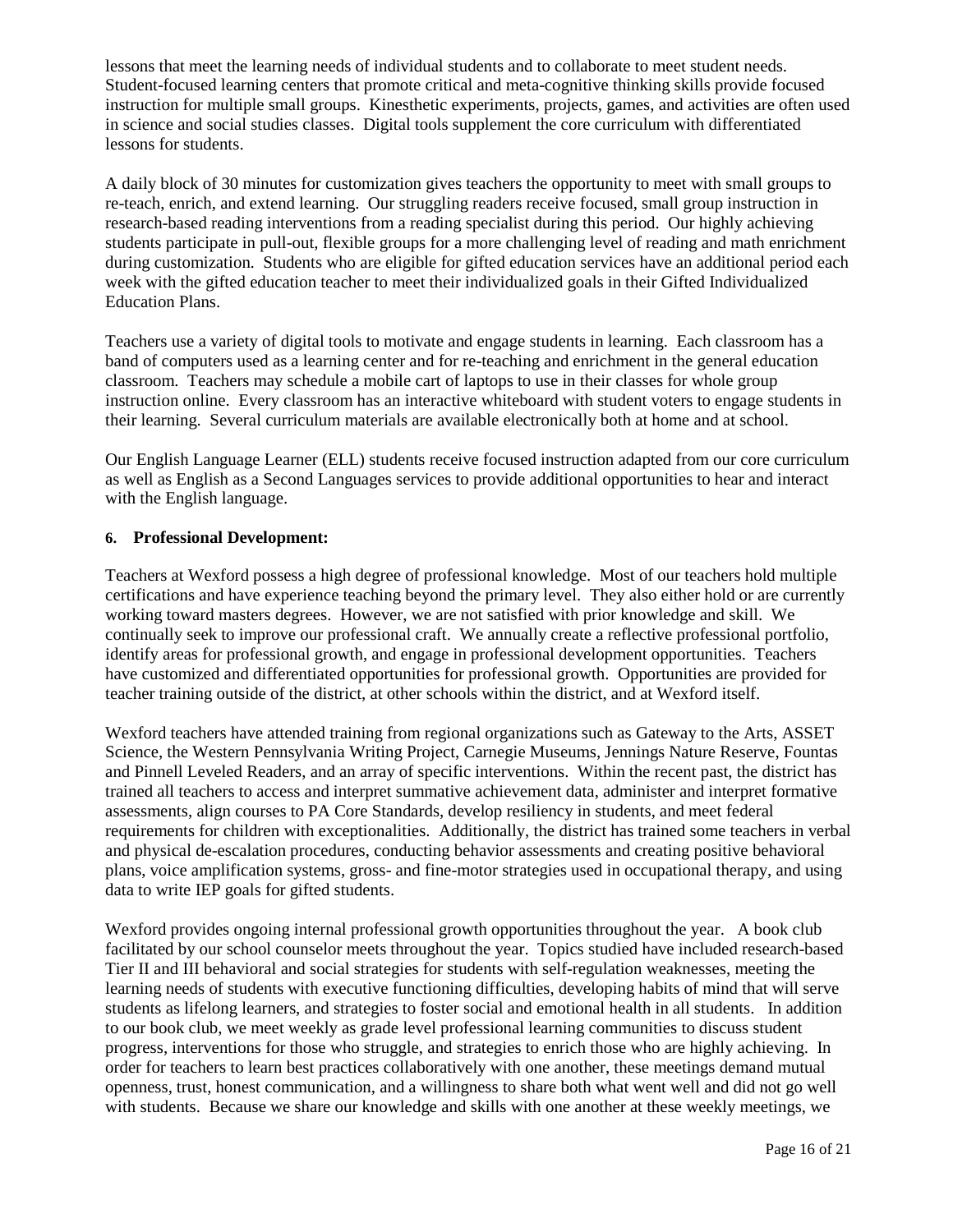continuously enhance our skills to meet the needs of our students and to better understand our colleagues and our mutual goals as educators.

#### **7. School Leadership**

Wexford Elementary recognizes that the primary responsibility of the principal is to work with all stakeholders to foster a culture of growth. DeFour and Marzano (2011) demonstrate that effective principals do not attempt to lead alone. Rather, they inspire shared leadership by identifying and supporting stakeholders to lead collaborative teams. Wexford Elementary presents a unified, child-centered environment focused on student success that is supported by a team of leaders, including building administrator, teachers, support staff, and parents.

At Wexford Elementary, the primary responsibility of the principal is to serve as the school's instructional leader and to improve and sustain student achievement through effective teacher supervision and evaluation. Each teacher is annually evaluated based on formal lesson observations, informal classroom walk-through observations, and anecdotal notes. Teachers are mentored and supported in their ability to reflect on their practice and ability to modify instruction so that student learning is increased. The emphasis of the teacher evaluation process is, through collaboration with the principal, for each teacher to identify areas for continued growth and development of professional practice.

All stakeholders are leaders at Wexford. Faculty participate in decision-making for the school, establishment of learning support systems, collaboration in curriculum mapping, mentoring of inexperienced staff, selection of instructional materials, creation of integrated digital learning activities, and development of curriculum-based assessments. Staff members are leaders when they volunteer for school teams like the Crisis De-escalation Team that trains other staff members in the appropriate use of verbal and physical deescalation strategies for students in crisis. Staff members are school leaders as volunteers on the Schoolwide Positive Behavior Team used for all students. This team has created a "placemat" which defines behavioral expectations for all students, including the "encouragements" used to solicit the behaviors and the "enforcement" hierarchy needed to redirect behavior.

At Wexford Elementary School, we believe that stepping up and going that extra mile for every child, the whole child is a part of our choice to be educators. We will never finish the journey of helping children become fully themselves. Through our daily efforts at Wexford Elementary, we are each a leader sharing responsibility for implementing our school promise of "Rooted in Caring, Reading for Excellence."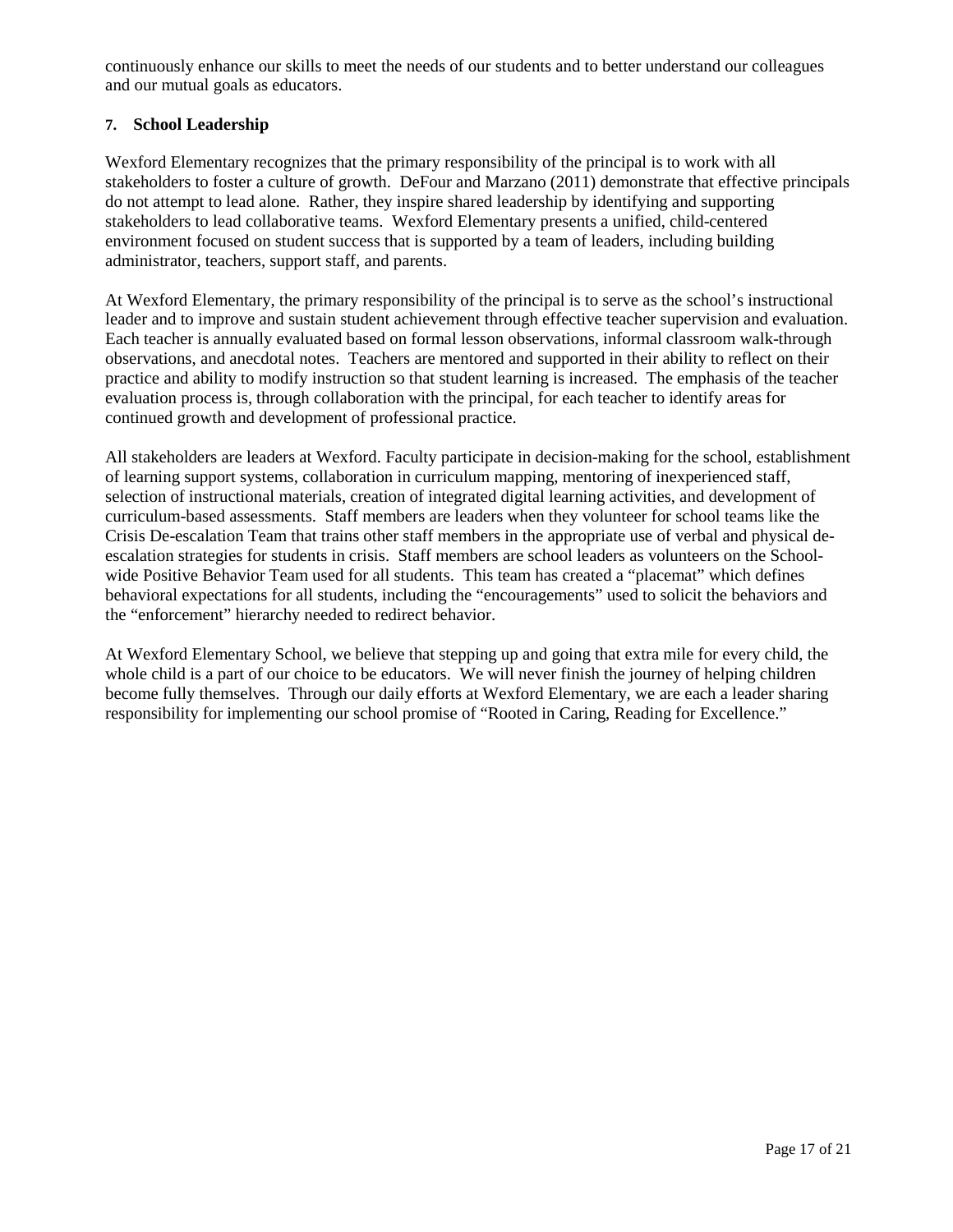### **STATE CRITERION--REFERENCED TESTS**

**Subject:** Math **Test:** Pennsylvania System of School Assessments (PSSA) **All Students Tested/Grade:** 3 **Edition/Publication Year:** 2013

**Publisher:** DRC/PDE

| School Year                      | 2012-2013      | $2011 - 2012$ | $2010 - 2011$ | 2009-2010      | 2008-2009      |
|----------------------------------|----------------|---------------|---------------|----------------|----------------|
| Testing month                    | Apr            | Mar           | Mar           | Apr            | Mar            |
| <b>SCHOOL SCORES*</b>            |                |               |               |                |                |
| % Proficient plus % Advanced     | 97             | 97            | 98            | 95             | 96             |
| % Advanced                       | 78             | 85            | 78            | 59             | 65             |
| Number of students tested        | 123            | 112           | 121           | 126            | 112            |
| Percent of total students tested | 99             | 100           | 100           | 100            | 100            |
| Number of students tested with   | $\overline{0}$ | $\mathbf{1}$  | 1             | $\overline{0}$ | $\overline{0}$ |
| alternative assessment           |                |               |               |                |                |
| % of students tested with        | $\overline{0}$ | $\mathbf{1}$  | $\mathbf{1}$  | $\overline{0}$ | $\overline{0}$ |
| alternative assessment           |                |               |               |                |                |
| <b>SUBGROUP SCORES</b>           |                |               |               |                |                |
| 1. Free and Reduced-Price        |                |               |               |                |                |
| Meals/Socio-Economic/            |                |               |               |                |                |
| <b>Disadvantaged Students</b>    |                |               |               |                |                |
| % Proficient plus % Advanced     |                |               |               |                |                |
| % Advanced                       |                |               |               |                |                |
| Number of students tested        |                |               |               |                |                |
| 2. Students receiving Special    |                |               |               |                |                |
| <b>Education</b>                 |                |               |               |                |                |
| % Proficient plus % Advanced     | 88             | 81            | 91            | 73             | 90             |
| % Advanced                       | 41             | 56            | 52            | 27             | 40             |
| Number of students tested        | 17             | 16            | 23            | 22             | 10             |
| 3. English Language Learner      |                |               |               |                |                |
| <b>Students</b>                  |                |               |               |                |                |
| % Proficient plus % Advanced     |                |               |               |                |                |
| % Advanced                       |                |               |               |                |                |
| Number of students tested        |                |               |               |                |                |
| 4. Hispanic or Latino            |                |               |               |                |                |
| <b>Students</b>                  |                |               |               |                |                |
| % Proficient plus % Advanced     |                |               |               |                |                |
| % Advanced                       |                |               |               |                |                |
| Number of students tested        |                |               |               |                |                |
| 5. African- American             |                |               |               |                |                |
| <b>Students</b>                  |                |               |               |                |                |
| % Proficient plus % Advanced     |                |               |               |                |                |
| % Advanced                       |                |               |               |                |                |
| Number of students tested        |                |               |               |                |                |
| <b>6. Asian Students</b>         |                |               |               |                |                |
| % Proficient plus % Advanced     |                |               |               |                |                |
| % Advanced                       |                |               |               |                |                |
| Number of students tested        |                |               |               |                |                |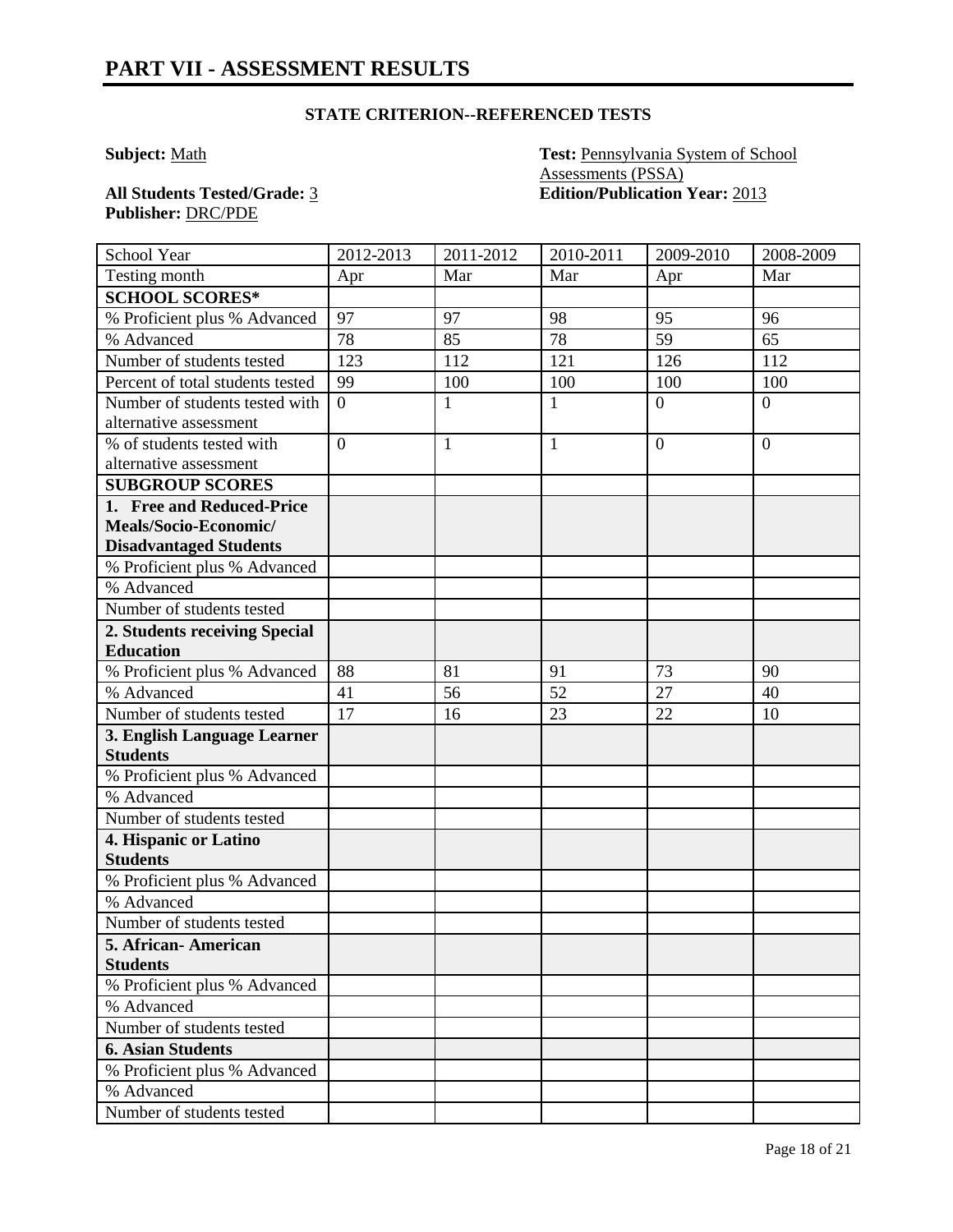| 7. American Indian or<br><b>Alaska Native Students</b> |     |     |     |     |     |
|--------------------------------------------------------|-----|-----|-----|-----|-----|
| % Proficient plus % Advanced                           |     |     |     |     |     |
| % Advanced                                             |     |     |     |     |     |
| Number of students tested                              |     |     |     |     |     |
| 8. Native Hawaiian or other                            |     |     |     |     |     |
| <b>Pacific Islander Students</b>                       |     |     |     |     |     |
| % Proficient plus % Advanced                           |     |     |     |     |     |
| % Advanced                                             |     |     |     |     |     |
| Number of students tested                              |     |     |     |     |     |
| 9. White Students                                      |     |     |     |     |     |
| % Proficient plus % Advanced                           | 97  | 98  | 98  | 95  | 100 |
| % Advanced                                             | 78  | 86  | 76  | 56  | 68  |
| Number of students tested                              | 109 | 100 | 100 | 111 | 99  |
| <b>10. Two or More Races</b>                           |     |     |     |     |     |
| identified Students                                    |     |     |     |     |     |
| % Proficient plus % Advanced                           |     |     |     |     |     |
| % Advanced                                             |     |     |     |     |     |
| Number of students tested                              |     |     |     |     |     |
| 11. Other 1: Ethnicity -                               |     |     |     |     |     |
| <b>Asian, African Americans,</b>                       |     |     |     |     |     |
| <b>Hispanic, and Multiracial</b>                       |     |     |     |     |     |
| % Proficient plus % Advanced                           | 93  | 92  | 91  | 100 | 77  |
| % Advanced                                             | 79  | 67  | 91  | 80  | 54  |
| Number of students tested                              | 14  | 12  | 11  | 15  | 13  |
| 12. Other 2: Other 2                                   |     |     |     |     |     |
| % Proficient plus % Advanced                           |     |     |     |     |     |
| % Advanced                                             |     |     |     |     |     |
| Number of students tested                              |     |     |     |     |     |
| 13. Other 3: Other 3                                   |     |     |     |     |     |
| % Proficient plus % Advanced                           |     |     |     |     |     |
| % Advanced                                             |     |     |     |     |     |
| Number of students tested                              |     |     |     |     |     |

**NOTES:** Missing information indicates data not made public because fewer than 10 students were tested.

Pennsylvania reports data by combining results of students who take the PSSA and PASA (adapted assessment).

Super-group indicates the combined data of all ethnicity at Wexford Elementary. These groups alone were not large enough to report a subgroup, but together provides a complete picture of student achievement data.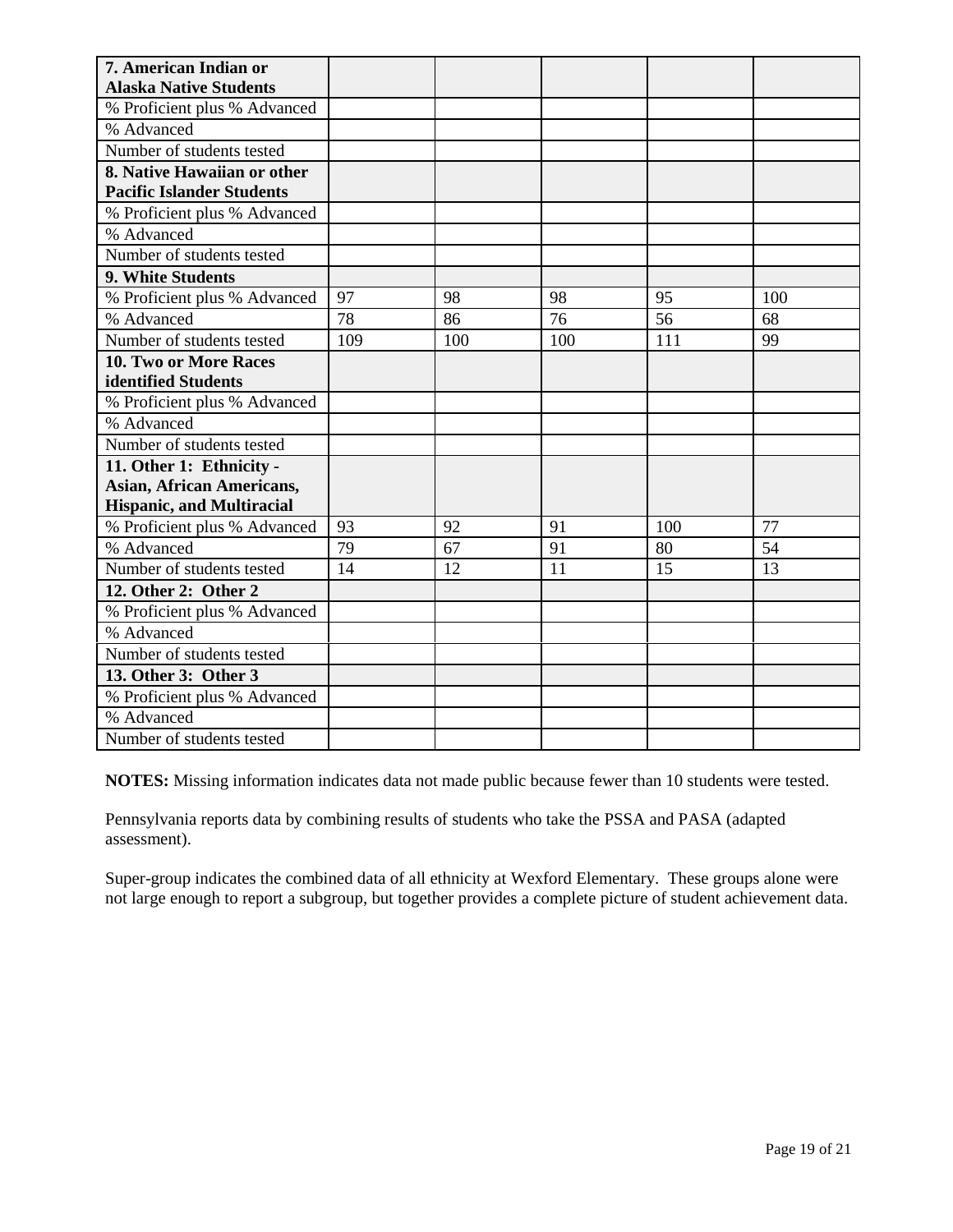#### **STATE CRITERION--REFERENCED TESTS**

# **Publisher:** DCR/PDE

**Subject: Reading/ELA Test: Pennsylvania System of School** Assessments (PSSA) **All Students Tested/Grade:** 3 **Edition/Publication Year:** 2013

| School Year                      | 2012-2013      | 2011-2012    | 2010-2011 | 2009-2010      | 2008-2009        |
|----------------------------------|----------------|--------------|-----------|----------------|------------------|
| Testing month                    | Apr            | Mar          | Mar       | Apr            | Mar              |
| <b>SCHOOL SCORES*</b>            |                |              |           |                |                  |
| % Proficient plus % Advanced     | 94             | 92           | 93        | 83             | 91               |
| % Advanced                       | 47             | 58           | 40        | 39             | 42               |
| Number of students tested        | 123            | 112          | 121       | 126            | 112              |
| Percent of total students tested | 99             | 100          | 100       | 100            | 100              |
| Number of students tested with   | $\overline{0}$ | $\mathbf{1}$ | 1         | $\theta$       | $\boldsymbol{0}$ |
| alternative assessment           |                |              |           |                |                  |
| % of students tested with        | $\overline{0}$ | $\mathbf{1}$ | 1         | $\overline{0}$ | $\overline{0}$   |
| alternative assessment           |                |              |           |                |                  |
| <b>SUBGROUP SCORES</b>           |                |              |           |                |                  |
| 1. Free and Reduced-Price        |                |              |           |                |                  |
| Meals/Socio-Economic/            |                |              |           |                |                  |
| <b>Disadvantaged Students</b>    |                |              |           |                |                  |
| % Proficient plus % Advanced     |                |              |           |                |                  |
| % Advanced                       |                |              |           |                |                  |
| Number of students tested        |                |              |           |                |                  |
| 2. Students receiving Special    |                |              |           |                |                  |
| <b>Education</b>                 |                |              |           |                |                  |
| % Proficient plus % Advanced     | 70             | 63           | 70        | 32             | 60               |
| % Advanced                       | 29             | 31           | 9         | 9              | 30               |
| Number of students tested        | 17             | 16           | 23        | 22             | 10               |
| 3. English Language Learner      |                |              |           |                |                  |
| <b>Students</b>                  |                |              |           |                |                  |
| % Proficient plus % Advanced     |                |              |           |                |                  |
| % Advanced                       |                |              |           |                |                  |
| Number of students tested        |                |              |           |                |                  |
| 4. Hispanic or Latino            |                |              |           |                |                  |
| <b>Students</b>                  |                |              |           |                |                  |
| % Proficient plus % Advanced     |                |              |           |                |                  |
| $\overline{\%}$ Advanced         |                |              |           |                |                  |
| Number of students tested        |                |              |           |                |                  |
| 5. African- American             |                |              |           |                |                  |
| <b>Students</b>                  |                |              |           |                |                  |
| % Proficient plus % Advanced     |                |              |           |                |                  |
| % Advanced                       |                |              |           |                |                  |
| Number of students tested        |                |              |           |                |                  |
| <b>6. Asian Students</b>         |                |              |           |                |                  |
| % Proficient plus % Advanced     |                |              |           |                |                  |
| % Advanced                       |                |              |           |                |                  |
| Number of students tested        |                |              |           |                |                  |
| 7. American Indian or            |                |              |           |                |                  |
| <b>Alaska Native Students</b>    |                |              |           |                |                  |
| % Proficient plus % Advanced     |                |              |           |                |                  |